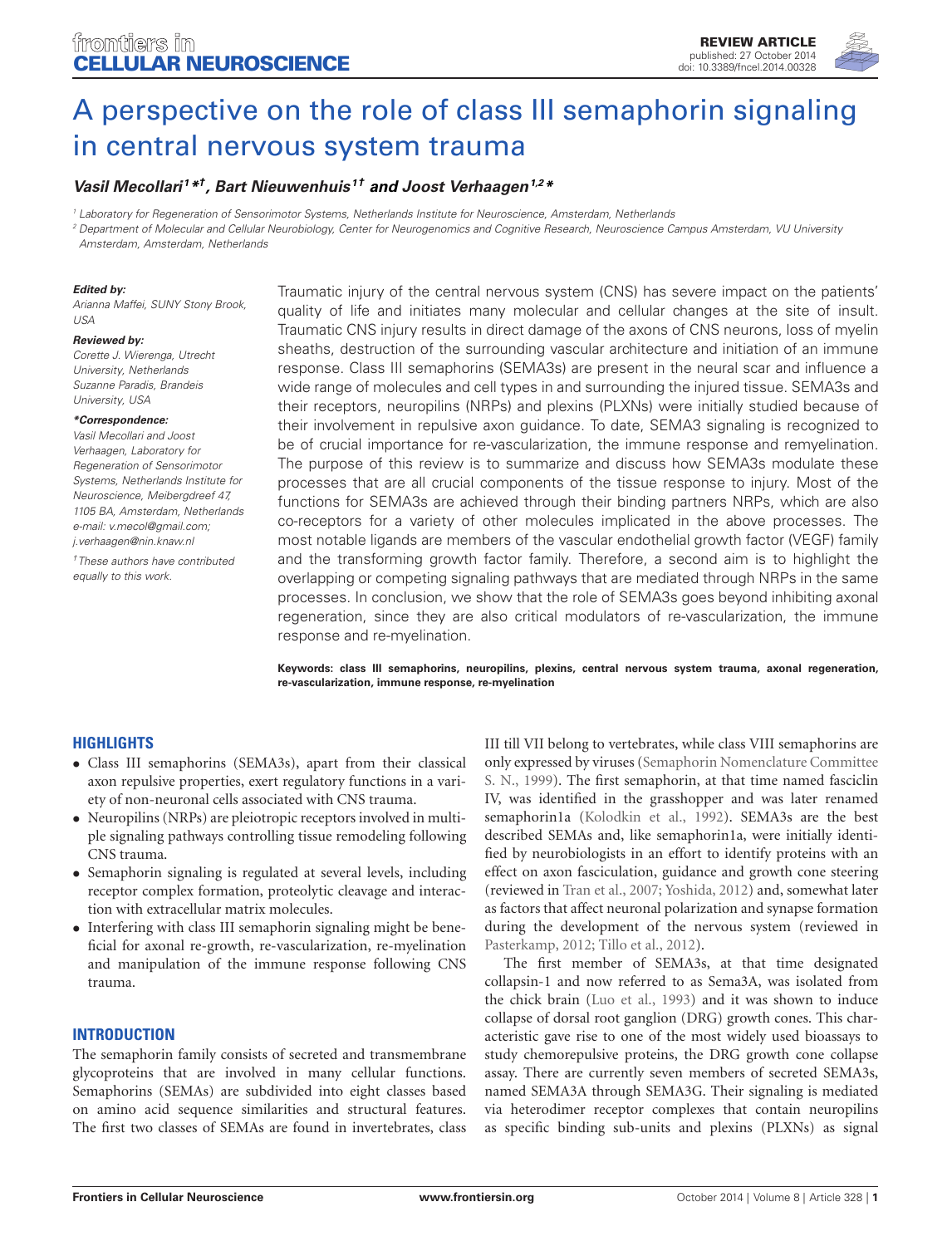transduction sub-units. The compositions of receptor complexes differ per SEMA3 member (reviewed in [Sharma et al.,](#page-15-2) [2012\)](#page-15-2). However, when functional receptor complexes are formed, downstream signaling cascades are activated that eventually propagate SEMA3 biological responses.

Apart from the assorted binding specificity for NRPs and PLXNs, SEMA3 signaling is modulated in a very complex and diverse fashion. Firstly, the binding affinity of SEMA3s for NRPs is regulated by furin dependent proteolytic cleavage resulting in forms of SEMAs with different activity [\(Adams et al.,](#page-12-0) [1997;](#page-12-0) [Parker et al.,](#page-15-3) [2010,](#page-15-3) [2013;](#page-15-4) [Guo et al.,](#page-13-0) [2013\)](#page-13-0). Secondly, SEMA3s signaling is modulated by competition with other molecules that signal via NRPs. For instance, NRPs act as co-receptors for the vascular endothelial growth factor (VEGF) family [\(Soker et al.,](#page-15-5) [1998;](#page-15-5) [Gluzman-Poltorak et al.,](#page-13-1) [2000;](#page-13-1) [Whitaker et al.,](#page-16-3) [2001;](#page-16-3) [Favier](#page-13-2) [et al.,](#page-13-2) [2006;](#page-13-2) [Prahst et al.,](#page-15-6) [2008;](#page-15-6) [Herzog et al.,](#page-13-3) [2011\)](#page-13-3), transforming growth factors-β (TGF-β; [Glinka and Prud'homme,](#page-13-4) [2008;](#page-13-4) [Glinka et al.,](#page-13-5) [2011\)](#page-13-5) and other growth factors such as epidermal growth factor (EGF; [Rizzolio et al.,](#page-15-7) [2012\)](#page-15-7) and platelet derived growth factor (PDGF; [Banerjee et al.,](#page-12-1) [2006;](#page-12-1) [Ball et al.,](#page-12-2) [2010;](#page-12-2) [Cao et al.,](#page-12-3) [2010;](#page-12-3) [Pellet-Many et al.,](#page-15-8) [2011\)](#page-15-8). Moreover there are indications that NRPs are able to interact directly with members of the integrin family of surface receptors [\(Fukasawa et al.,](#page-13-6) [2007;](#page-13-6) [Valdembri et al.,](#page-16-4) [2009\)](#page-16-4) in addition to the previously reported regulation of integrin functions indirectly by SEMA3 signaling [\(Barberis et al.,](#page-12-4) [2004;](#page-12-4) [Kruger et al.,](#page-14-2) [2005;](#page-14-2) [Serini et al.,](#page-15-9) [2008\)](#page-15-9). Adding even more complexity to this wide array of interactions, various molecules control the NRP-PLXNA receptor complex. For example, the interaction of the complex with L1 cell adhesion molecules (L1CAMs) or neuronal cell adhesion molecules (NrCAMs) can modulate SEMA3 signaling towards repulsion or attraction during axon guidance [\(Castellani et al.,](#page-12-5) [2000,](#page-12-5) [2002;](#page-12-6) [Falk et al.,](#page-13-7) [2005\)](#page-13-7). Collectively the observations above demonstrate that the signaling activity of SEMA3s can be regulated at multiple levels, including proteolytic processing of SEMA3s, interaction with other ligands and variation in receptor composition.

SEMA3s signaling plays a significant role following traumatic central nervous system (CNS) injuries due to their presence in neural scar tissue. The expression of SEMA3s following CNS trauma is suggested to be important in both the acute and subacute/chronic phases of scar formation. To date there is data showing Sema3A mRNA up-regulation as early as 1 day after CNS penetrating lesions [\(Pasterkamp et al.,](#page-15-10) [1999\)](#page-15-10), which becomes more prominent at 7 days post-axotomy and persists for up to 2 months. In the above study, a significant increase in Sema3A mRNA expression co-localized with several fibrotic markers but not with glial cell or blood derived cell markers. [De Winter et al.](#page-13-8) [\(2002\)](#page-13-8) validated these findings and expanded them with mRNA expression patterns for more SEMA3 members, namely Sema3B, C, E and F. The expression profile and time-course for the other SEMA3s was similar to the findings from Pasterkamp et al. (1999), however Sema3B expression was additionally detected in S100 positive cells in and around the lesion area, while a marked difference in expression patterns was observed between the transected and contused spinal cord.

Other studies have reported a somewhat different Sema3A mRNA expression pattern following spinal cord transection.

[Hashimoto et al.](#page-13-9) [\(2004\)](#page-13-9) found that Sema3A transcripts were swiftly reduced in NeuN positive cells 24 h post spinal cord transection and reached 80% of normal expression levels at 28d. However the same study failed to detect co-localization of Sema3A with fibronectin (FN), in contradiction with most other studies. The detection of SEMA3s at the protein level has been hampered for a long time from the lack of reliable SEMA3 antibodies. Nevertheless, with new commercial antibodies becoming available, the expression of Sema3A protein has since been demonstrated both in brain [\(Minor et al.,](#page-14-3) [2011\)](#page-14-3) and spinal cord injuries (SCI; [Mire et al.,](#page-14-4) [2008\)](#page-14-4). Sema3A was consistently found in the fibrotic component of the scar indicating that the main source are the meningeal cells invading the lesion core, in line with previous findings on the localization of the SEMA3 mRNAs [\(Pasterkamp](#page-15-10) [et al.,](#page-15-10) [1999;](#page-15-10) [Niclou et al.,](#page-15-11) [2003\)](#page-15-11). There are indications that SEMA3A and SEMA3F might also be expressed from glial cells under stress conditions as shown in chronic phases of multiple sclerosis (MS) lesions [\(Williams et al.,](#page-16-5) [2007;](#page-16-5) [Piaton et al.,](#page-15-12) [2011;](#page-15-12) [Boyd et al.,](#page-12-7) [2013\)](#page-12-7).

On the other hand, the presence and source of SEMA3s during the acute phase following induction of CNS trauma has been until recently unsubstantiated. In earlier studies Sema3A mRNA was localized in the vicinity of blood vessels, implying that disruption of the vasculature causes a temporal upregulation of this protein [\(Pasterkamp et al.,](#page-15-10) [1999\)](#page-15-10). However, the lack of co-localization with several blood-derived cell markers indicates that the inclusion of additional cell markers is of critical importance for future studies. More recently, there is a distinct line of evidence which indicates that SEMA3s are expressed *in vitro* in human peripheral blood monocytes and monocyte-derived M2-like macrophages [\(Ji et al.,](#page-13-10) [2009\)](#page-13-10) and from T-cells and dendritic cells (DCs) upon activation by inflammatory cytokines [\(Lepelletier et al.,](#page-14-5) [2006\)](#page-14-5). These findings corroborate *in vivo* observations in brain injuries, where Sema3A was found to be expressed in the extracellular space after focal cerebral ischemia after 2 h, 4 h and 8 h of reperfusion [\(Jiang et al.,](#page-13-11) [2010\)](#page-13-11). Additionally in a similar experimental stroke model, Sema3A was upregulated 1 day following injury onwards and partially co-localized with endothelial and neuronal cells [\(Pekcec et al.,](#page-15-13) [2013\)](#page-15-13). Finally, a potential source of SEMA3s in the acute phase might be the neurons themselves, since ischemic neurons are known to secrete Sema3A in response to hypoxia conditions affecting both microglia functions [\(Majed et al.,](#page-14-6) [2006\)](#page-14-6) and revascularization efficacy [\(Joyal et al.,](#page-13-12) [2011\)](#page-13-12). Consequently, it is currently well established that SEMA3s are highly expressed in the acute and subacute/chronic phases of CNS trauma. As discussed below this may have obvious implications for neural scar tissue remodeling.

The neural scar is a complex tissue that consists of many cell types including, astrocytes and other glial cells, various bloodborne cells, fibroblast, and neural precursor cells, and thus it constitutes a physical and molecular barrier that can block nerve regeneration (reviewed in [Silver and Miller,](#page-15-14) [2004\)](#page-15-14). SEMA3s are regarded as one of the major classes of axon repulsive molecules that contribute to the failure of axons to regenerate through the neural scar. Apart from their direct influence on axonal regeneration (reviewed in [Pasterkamp and Verhaagen,](#page-15-15) [2006\)](#page-15-15), there is a wealth of data in the literature that suggests a role for SEMA3s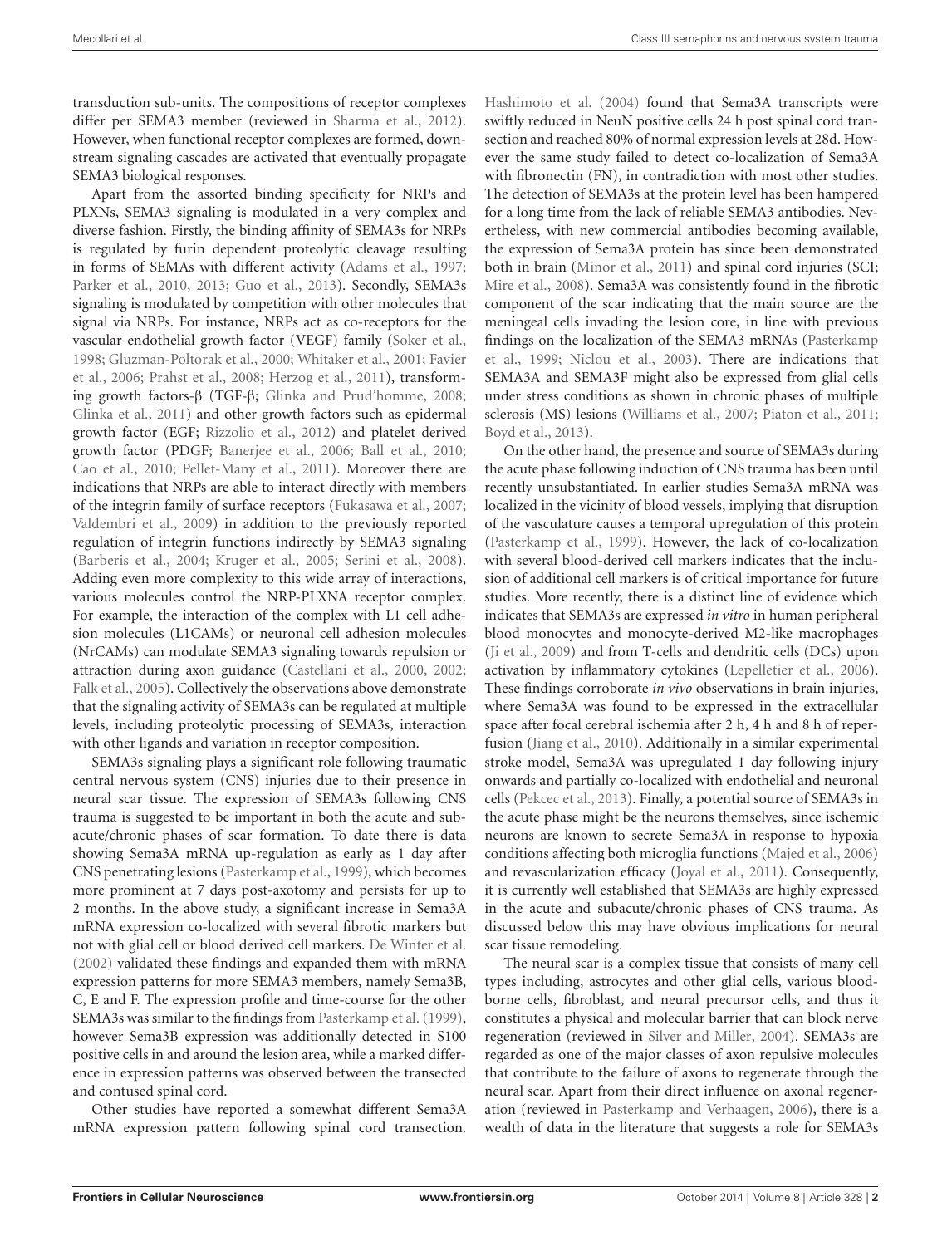and their receptors in the modulation of the immune response (reviewed in [Mizui et al.,](#page-14-7) [2009;](#page-14-7) [Takamatsu and Kumanogoh,](#page-16-6) [2012;](#page-16-6) [Kumanogoh and Kikutani,](#page-14-8) [2013\)](#page-14-8), re-vascularization (reviewed in [Geretti et al.,](#page-13-13) [2008;](#page-13-13) [Neufeld and Kessler,](#page-14-9) [2008;](#page-14-9) [Sakurai et al.,](#page-15-16) [2012\)](#page-15-16) and re-myelination (reviewed in [Kotter et al.,](#page-14-10) [2011\)](#page-14-10). The aim of this literature review is to highlight these additional functions of semaphorin signaling and to discuss these in the context of the injured adult CNS.

## **THE ROLE OF SEMAPHORIN SIGNALING IN AXONAL REGENERATION**

Traumatic CNS injury has a severe impact on all cell types in the injured neural tissue. One of the major obstacles for regeneration is that axons of CNS neurons do not re-grow after injury. The poor intrinsic neuronal growth capacity of CNS neurons and the inhibitory extrinsic environment contribute to the failure of axonal regeneration (reviewed in [Afshari et al.,](#page-12-8) [2009\)](#page-12-8). Three major classes of axon repulsive molecules are identified at the site of injury: (1) myelin-derived axon repulsive molecules; (2) chondroitin sulfate proteoglycans (CSPGs); and (3) classical repulsive axon guidance molecules. The best-characterized myelin-derived axon repulsive molecules are reticulon 4 (Nogo-A), myelin associated glycoprotein (MAG) and oligodendrocyte-myelin glycoprotein (OMgp) (reviewed in [Xie and Zheng,](#page-16-7) [2008\)](#page-16-7). CSPGs located in the extracellular matrix of the glial scar are structurally modified and drastically up regulated after traumatic CNS injury. Most isoforms of CSPGs restrict axonal regeneration (reviewed in [Kwok](#page-14-11) [et al.,](#page-14-11) [2011\)](#page-14-11). Over and above, classical axon guidance molecules including ephrins, slits, wnts, and SEMAs limit neural regeneration following injury (reviewed in [Harel and Strittmatter,](#page-13-14) [2006;](#page-13-14) [Niclou et al.,](#page-15-17) [2006;](#page-15-17) [Pasterkamp and Verhaagen,](#page-15-15) [2006;](#page-15-15) [Giger et al.,](#page-13-15) [2010\)](#page-13-15). From the latter, SEMA3s have been extensively studied due to their predominant inhibitory properties for axonal outgrowth during the development of the CNS.

Several studies interfered with distinct inhibitory components of the neural scar after CNS injury with the rationale to overcome the axon repulsive environment and stimulate axonal regeneration and functional recovery. Axon repulsive molecules in the extracellular matrix are commonly targeted by the bacterial enzyme chondroitinase ABC (ChABC) and a small CSPG called Decorin. ChABC digests the chondroitin sulphate (CS)— glycosaminoglycan (GAG) chains of CSPGs, while decorin suppresses multiple repulsive proteoglycans in the extracellular matrix. Among the repulsive molecules that could be affected from treatment with the above approaches is SEMA3A which in earlier *in vitro* studies was shown to be removed from the surface of cultured neuronal cells upon ChABC treatment [\(De Wit et al.,](#page-13-16) [2005\)](#page-13-16). Later *in vivo* evidence demonstrated that the association of Sema3A to the ECM can indeed be reduced by ChABC [\(Dick et al.,](#page-13-17) [2013;](#page-13-17) [Vo et al.,](#page-16-8) [2013\)](#page-16-8) and decorin treatments [\(Minor et al.,](#page-14-3) [2011\)](#page-14-3). This is particularly interesting since both approaches have been reported to be beneficial for functional recovery after CNS injury [\(Bradbury et al.,](#page-12-9) [2002;](#page-12-9) [Davies et al.,](#page-12-10) [2004;](#page-12-10) [Soleman et al.,](#page-15-18) [2012](#page-15-18) and reviewed in [Kwok et al.,](#page-14-11) [2011\)](#page-14-11). The ChABC and Decorin studies confirmed that targeting the CSPGs and associated repulsive components in the extracellular matrix results in a more permissive environment for injured axons to re-grow. Thus, interference with

repulsive axon guidance molecules in the scar such as SEMA3s may be a potential treatment for traumatic CNS injuries.

Accordingly, several studies aimed to block neuronal sensitivity to SEMA3s by modulating multiple semaphorin receptor complexes. Application of an L1 mimetic peptide prevented the effects of Sema3A on axon growth inhibition and growth cone collapse *in vitro*, but was unable to enhance axonal regeneration and functional recovery after SCI *in vivo* [\(Mire et al.,](#page-14-4) [2008\)](#page-14-4). Knock-out of multiple receptor components for Nogo-A, MAG and Sema3s in mice was unable to enhance regeneration of the axons of serotonergic neurons after complete spinal cord transection. The axons of mice that are deficient in Nogo receptor 1 (NgR1) and the semaphorin signal transducing receptors PLXNA3 and PLXNA4 were unable to penetrate through the repulsive environment of the neural scar [\(Lee et al.,](#page-14-12) [2010\)](#page-14-12). This would suggest that other extrinsic factors in the scar tissue, in addition to myelin-derived axon repulsive molecules and SEMA3s are capable to restrict axonal regeneration.

On the other hand inhibition of SEMA3A itself seems like a more efficient approach. A peptoid called semaphorin induced chemorepulsion inhibitor (SICHI) enhances axonal regeneration in an *in vitro* axotomy model of adult hippocampal slices [\(Mon](#page-14-13)[tolio et al.,](#page-14-13) [2009\)](#page-14-13). *In vivo*, anti-Sema3 antibody treatment rescues retinal ganglion cells (RGCs) from Sema3A-induced apoptosis after optic nerve axotomy [\(Shirvan et al.,](#page-15-19) [2002\)](#page-15-19). Another Sema3A inhibitor called Xanthofulvin (SM-216289) [\(Kumagai et al.,](#page-14-14) [2003\)](#page-14-14) strongly interferes with NRP1 activation and consequently the Sema3A induced growth-cone collapse and repulsive activity in embryonic DRG explants. Furthermore, chronic administration of Xanthofulvin enhanced olfactory nerve regeneration after axotomy *in vivo* [\(Kikuchi et al.,](#page-14-15) [2003\)](#page-14-15) and promoted a regenerative response and functional recovery after a complete spinal cord transection [\(Kaneko et al.,](#page-13-18) [2006\)](#page-13-18). More specifically, the inhibition of Sema3A reduced apoptosis, decreased the cavity volume of the scar, increased the number of regenerating fibers expressing NRP1 into the scar, led to robust Schwann cell migration into the lesion, promoted re-myelination, and enhanced angiogenesis. However it should be noted that Xanthofulvin is a potent Sema3A inhibitor, but additionally interferes with the signaling pathways of ephrins, epidermal growth factor receptors (EGFRs) and fibroblast growth factor receptors (FGFRs; [Kaneko et al.,](#page-13-18) [2006](#page-13-18) suppl.). Collectively, the latter studies demonstrated that Sema3A contributes to the failure of CNS axonal regeneration *in vivo* and additionally interferes with cellular responses that could support recovery after CNS trauma.

SEMA3s have a high affinity for NRPs that act as co-receptor for multiple ligands. One of the other molecules that signals via NRPs are VEGFs (reviewed in [Olsson et al.,](#page-15-20) [2006\)](#page-15-20) and compete with SEMA3s for NRP binding [\(Gu et al.,](#page-13-19) [2002;](#page-13-19) [Appleton et al.,](#page-12-11) [2007\)](#page-12-11). VEGFs are crucial players in angiogenesis (as discussed in the next section on re-vascularization) and have been suggested to also exert a direct neuroprotective role. The first evidence for a neuroprotective role of VEGFs came from an *in vitro* model of cerebral ischemia. VEGF rescued cultured CNS neurons from hypoxia and glucose deprivation induced apoptosis [\(Jin et al.,](#page-13-20) [2000\)](#page-13-20). Accordingly, *in vivo* administration of VEGF in the acute phase after focal ischemic brain injury, prevented neuronal cell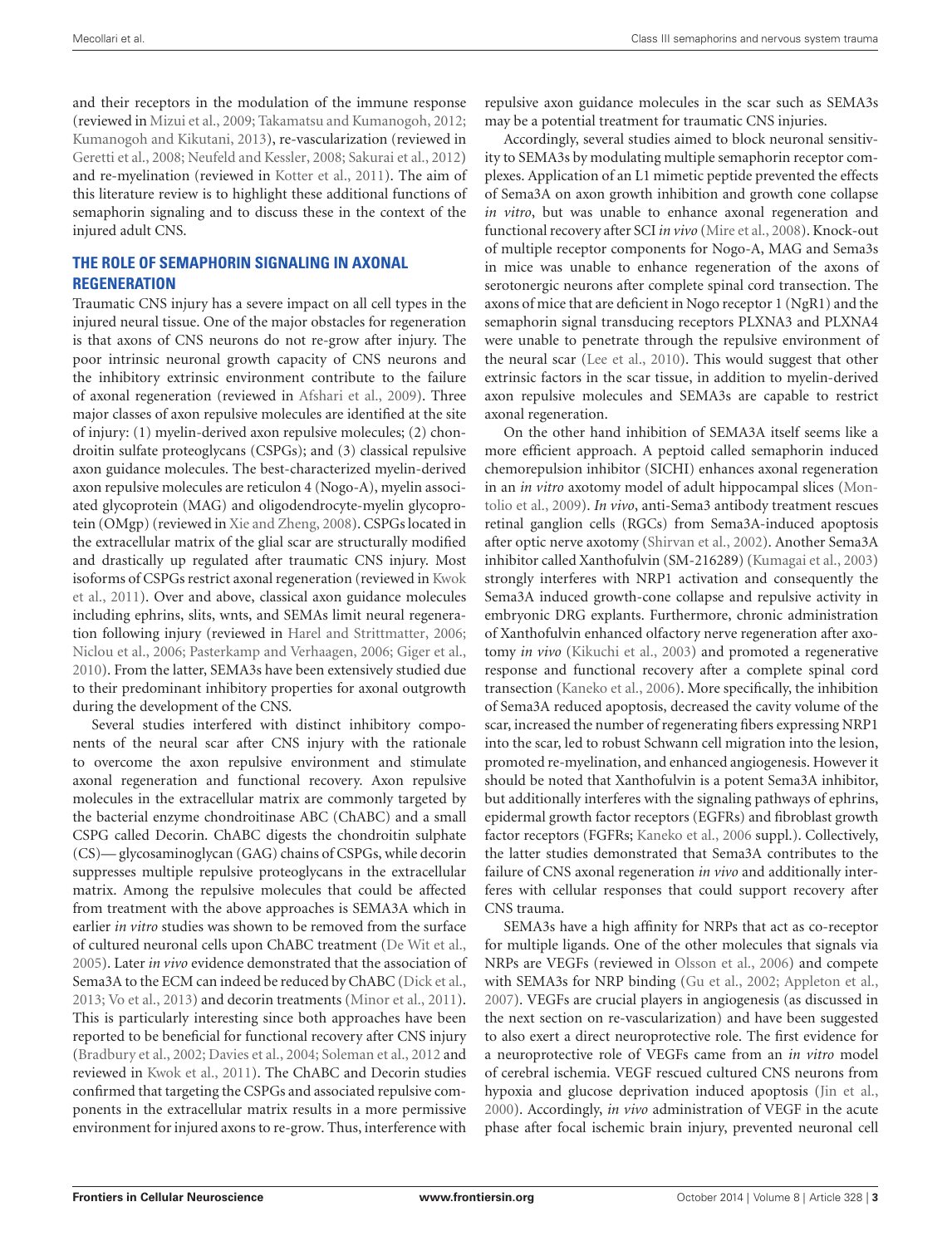death and was found to enhance neurogenesis in chronic stages [\(Sun et al.,](#page-16-9) [2003\)](#page-16-9). This is of particular interest since in a similar *in vivo* situation Sema3A is implicated in cerebral ischemiainduced neuronal death [\(Jiang et al.,](#page-13-11) [2010\)](#page-13-11) highlighting the dual ligand interaction capacity of NRP1-signaling following brain injury.

Taken together the above experimental data indicate that SEMA3s are present in scar tissue and have a negative impact on axonal regeneration by inducing apoptosis and repulsion of axons of CNS neurons. Several studies have demonstrated that targeting the SEMA3s receptors at injured neurons alone is insufficient to promote axonal regeneration. However, inhibition of Sema3A itself was shown to improve various regenerative processes. In addition to their direct effects, SEMA3s compete with multiple ligands for NRP binding including the neuroprotective VEGFs. Therefore it cannot be ruled out that by directly targeting SEMA3s, the binding sites at NRPs become available for interaction with VEGFs for example thus offering yet another mechanism that may prevent neural apoptosis. Furthermore, direct targeting of SEMA3s could influence the complex process of tissue remodeling in and around the lesion area as outlined further in this review. Disruption of the vascular architecture, the inflammatory response and the loss of axonal myelin sheaths following CNS trauma are factors that additionally influence neural tissue and functional recovery and appear to be sensitive to SEMA3 signaling. From this perspective, the impact of blocking semaphorin signaling following CNS trauma goes beyond influencing axonal guidance and regeneration.

### **THE ROLE OF SEMAPHORIN/VEGF SIGNALING IN RE-VASCULARIZATION**

One of the hallmarks of CNS trauma is damage to the surrounding vascular architecture. Acute rupture of the blood vessels after CNS injury initiates a secondary injury response that drastically limits the regenerative capacities of injured CNS neurons (reviewed in [Oudega,](#page-15-21) [2012\)](#page-15-21). Firstly, the decreased blood supply causes ischemia-induced apoptosis of neurons and glial cells [\(Casella et al.,](#page-12-12) [2006\)](#page-12-12). Secondly, breakdown of the bloodbrain barrier (BBB)/blood-spinal cord barrier (BSCB) results in oedema formation. Furthermore, the increase in vascular permeability allows foreign molecules and inflammatory cells to enter the injury site (reviewed in [Engelhardt and Coisne,](#page-13-21) [2011\)](#page-13-21). The permeability of the BSCB is maximal around 24 h following SCI but is gradually restored to normal after 14 days [\(Figley et al.,](#page-13-22) [2014\)](#page-13-22). The BBB permeability after traumatic brain injury may differ from BSCB permeability after spinal injury due to morphological differences (reviewed in [Bartanusz et al.,](#page-12-13) [2011\)](#page-12-13). However, the re-establishment of new blood vessels following CNS injury, often referred to as angiogenesis or re-vascularization, is of key importance for functional recovery after a CNS injury.

The ischemic and hypoxic conditions after traumatic CNS injury triggers re-vascularization by up-regulating angiogenic growth factors. However, new blood vessels are mainly formed during the first week of injury [\(Figley et al.,](#page-13-22) [2014\)](#page-13-22) indicating that the endogenous angiogenic capacity is mostly restricted to the early phase following CNS injury. The VEGF family constitutes the key angiogenic growth factors since they stimulate

blood vessel growth by endothelial cell (EC) migration, survival and proliferation. The mammalian VEGF family consists of five secreted glycoproteins named VEGFA, B, C, D and placental growth factor (PGF). Alternative splicing of the mRNAs encoding the VEGF members results in a plethora of splice variants with different activity and binding affinities for receptors (reviewed in [Olsson et al.,](#page-15-20) [2006;](#page-15-20) [Adams and Eichmann,](#page-12-14) [2010\)](#page-12-14). The splice variants of VEGFA are secreted by various cell types at the injury site including astrocytes [\(Bartholdi et al.,](#page-12-15) [1997;](#page-12-15) [Herrera et al.,](#page-13-23) [2009\)](#page-13-23), microglia [\(Chen et al.,](#page-12-16) [2013\)](#page-12-16) and invading inflammatory cells [\(Sköld et al.,](#page-15-22) [2000\)](#page-15-22).

VEGFA is extensively investigated in re-vascularization due to the rapid upregulation of this VEGF member and its receptors after CNS injury [\(Sköld et al.,](#page-15-22) [2000;](#page-15-22) [Pugh and Ratcliffe,](#page-15-23) [2003;](#page-15-23) [Widenfalk et al.,](#page-16-10) [2003;](#page-16-10) [Chen et al.,](#page-12-16) [2013\)](#page-12-16). Notably, the observed drop in VEGFA expression during later stages of recovery after CNS trauma [\(Sköld et al.,](#page-15-22) [2000;](#page-15-22) [Vaquero and Zurita,](#page-16-11) [2004;](#page-16-11) [Herrera et al.,](#page-13-23) [2009\)](#page-13-23) correlates with the limited endogenous angiogenesis capacities. This suggests that VEGFA is important for the endogenous re-vascularization early after CNS injury and thus became the focus of research in therapeutic angiogenesis, which aims to extend the time window of blood vessel formation in order to improve blood supply and neuronal survival after CNS trauma. Application of VEGFA and more specifically its VEGF<sup>165</sup> splice variant was shown to stimulate angiogenesis after CNS trauma in brain [\(Sun et al.,](#page-16-9) [2003;](#page-16-9) [Zechariah et al.,](#page-16-12) [2013\)](#page-16-12) and spinal cord [\(Facchiano et al.,](#page-13-24) [2002;](#page-13-24) [Widenfalk et al.,](#page-16-10) [2003;](#page-16-10) [De Laporte et al.,](#page-13-25) [2011\)](#page-13-25). However, it is still controversial whether VEGFA/VEGF<sub>165</sub> treatment improves or aggravates neural and functional recovery (reviewed in [Kundi et al.,](#page-14-16) [2013\)](#page-14-16). The results of recent studies are summarized in **[Table 1](#page-4-0)**. This controversy stems majorly from differences in study design that could greatly influence the experimental outcome, while on the other hand it should be noted that re-vascularization after injury is regulated by multiple EC growth factors, including the other members of the VEGF-family, e.g., angiopoietins, fibroblast growth factors (FGFs) and PDGFs [\(Benton et al.,](#page-12-17) [2009;](#page-12-17) [Carmeliet and Jain,](#page-12-18) [2011;](#page-12-18) [Lieu et al.,](#page-14-17) [2011\)](#page-14-17). Hence, other modulators of angiogenesis may interfere with the angiogenic potential of VEGFA treatments particular in chronic stages of traumatic CNS injury. We hypothesize that one mechanism could be that injury induced SEMA3s compete with VEGFs during the (sub)chronic phases of CNS trauma.

VEGF signaling is mediated by tyrosine kinase receptors (VEGFR1, VEGFR2, and VEGFR3) and receptor complexes consisting of NRPs and VEGFRs [\(Gluzman-Poltorak et al.,](#page-13-1) [2000;](#page-13-1) [Whitaker et al.,](#page-16-3) [2001;](#page-16-3) [Favier et al.,](#page-13-2) [2006\)](#page-13-2). Activation of NRP-VEGFR complexes lead to enhanced VEGF signaling in ECs [\(Soker et al.,](#page-15-5) [1998;](#page-15-5) [Herzog et al.,](#page-13-3) [2011\)](#page-13-3). Blockage of endogenous VEGF<sub>165</sub> binding to NRP1 reduces vascular permeability and micro-hemorrhage formation after 24 h of experimentally induced BBB disruption in mice [\(Suidan et al.,](#page-16-13) [2012\)](#page-16-13). Knockin mice expressing a mutated NRP unable to bind  $VEGF<sub>165</sub>$ , are viable but develop post-natal angiogenesis defects in hearth and retina [\(Fantin et al.,](#page-13-26) [2014\)](#page-13-26). This indicates that NRP1 is an essential component of VEGF signaling and that growth factors other than VEGF<sub>165</sub> might also contribute to angiogenesis and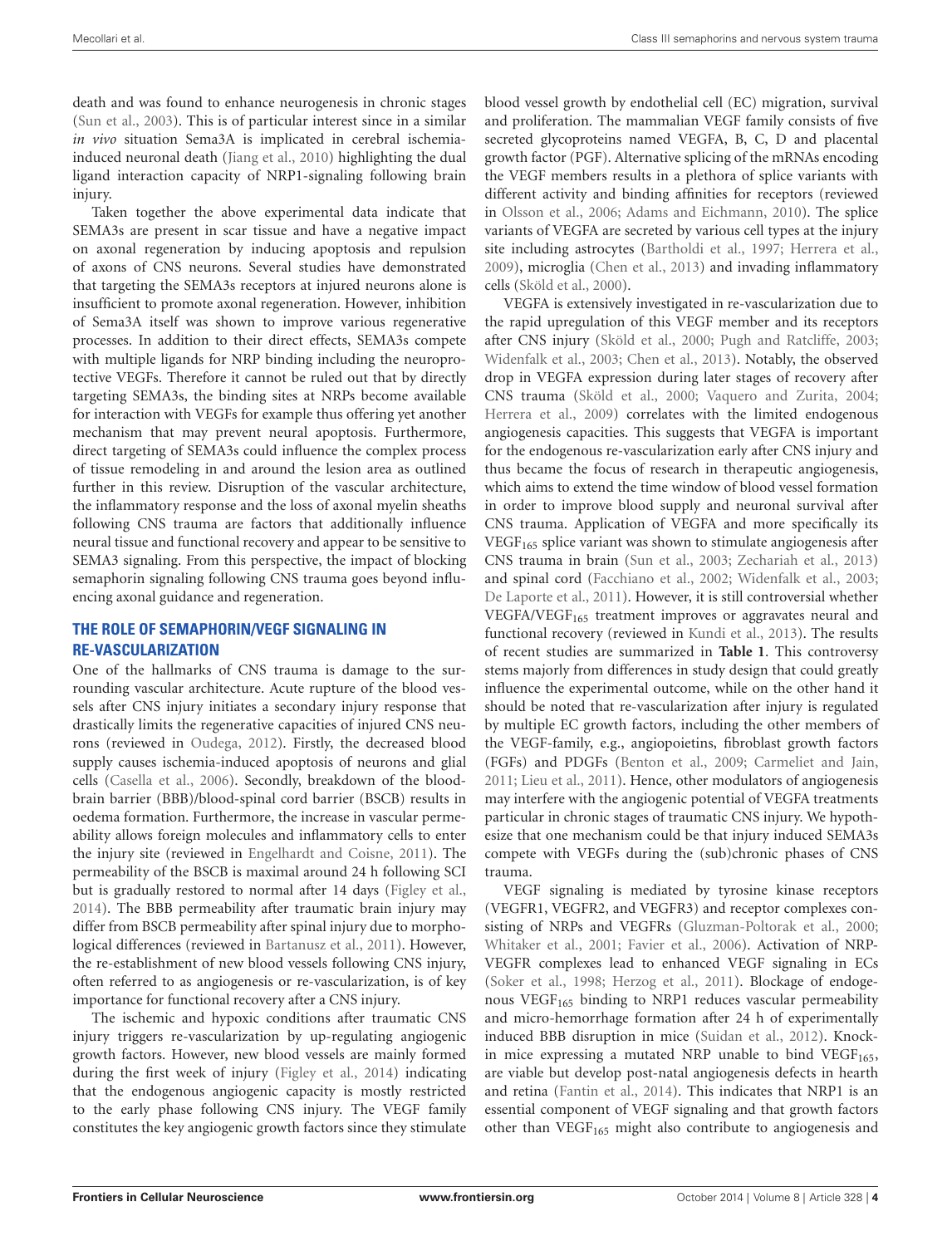| Growth factor<br>supplied                   | <b>Injury</b><br>model     | <b>Time of delivery</b>                            | <b>Delivery</b><br>method                                  | <b>Main findings</b>                                                                                                                   | <b>Reference</b>             |  |
|---------------------------------------------|----------------------------|----------------------------------------------------|------------------------------------------------------------|----------------------------------------------------------------------------------------------------------------------------------------|------------------------------|--|
| VEGF <sub>165</sub>                         | spinal cord<br>hemisection |                                                    | gelfoam with<br>growth factor                              | - improves angiogenesis<br>enhances tissue sparing<br>promotes axonal sprouting                                                        | Facchiano et al. (2002)      |  |
|                                             | spinal cord<br>contusion   | acute (immediately<br>following injury)            |                                                            | improves angiogenesis<br>enhances tissue sparing<br>- reduces apoptosis<br>- improves locomotor recovery up to<br>6 weeks after injury | Widenfalk et al. (2003)      |  |
|                                             |                            |                                                    | single<br>injection                                        | reduces cavity formation<br>enhances tissue sparing<br>- no effect on locomotor recovery<br>increases incidence of allodynia           | Sundberg et al. (2011)       |  |
|                                             |                            |                                                    |                                                            | no effect on tissue sparing                                                                                                            | Herrera et al. (2009)        |  |
|                                             |                            |                                                    | gelfoam with<br>growth factor                              | elevates BSCB permeability<br>improves locomotor recovery up to<br>4 weeks but diminishes on 8<br>weeks after injury                   | Patel et al. (2009)          |  |
|                                             |                            | acute - subchronic<br>(0-7 days post injury)       | daily<br>injections                                        | reduces mechanosensitivity<br>- no effect on thermal sensitivity<br>- no effect on motor functions<br>- no effect on tissue sparing    | van Neerven et al. (2010)    |  |
|                                             |                            | subchronic (3 days<br>post injury)                 | single<br>injection                                        | - no effect on angiogenesis<br>- increases vascular permeability<br>- increases leukocytes infiltration<br>exacerbates histopathology  | Benton and Whittemore (2003) |  |
|                                             | focal                      | subchronic - chronic<br>(3-21 days post<br>injury) | daily delivery                                             | - improves angiogenesis<br>- reduces infarct volume<br>- reduces inflammatory response<br>enhances pericyte functions                  | Zechariah et al. (2013)      |  |
| <b>VEGF</b>                                 | cerebral<br>ischemia       | subacute - subchronic<br>(1-3 days post injury)    | by osmotic<br>pumps                                        | - improves angiogenesis<br>- reduces infarct volume<br>- acute neuroprotective effects<br>- improves neurological<br>performances      | Sun et al. (2003)            |  |
| VEGF <sub>165</sub> and<br>FGF <sub>2</sub> | spinal cord<br>hemisection | acute - subchronic<br>(0-7 days post injury)       | implantation<br>of protein<br>loaded<br>channel<br>bridges | - improves angiogenesis                                                                                                                | De Laporte et al. (2011)     |  |
|                                             |                            |                                                    |                                                            | - no effect on axonal regrowth                                                                                                         |                              |  |

<span id="page-4-0"></span>

|  |  |  |  |  |  | Table 1   Summary of experimental studies that assessed the therapeutic angiogenic potential of VEGF after CNS trauma. |  |  |  |
|--|--|--|--|--|--|------------------------------------------------------------------------------------------------------------------------|--|--|--|
|--|--|--|--|--|--|------------------------------------------------------------------------------------------------------------------------|--|--|--|

This table highlights the opposing effects of VEGFA administration after CNS trauma reported by different laboratories. The contradiction in the outcome of VEGF treatment may arise from technical differences in study design, while the different assessment approaches do not allow for direct comparison of the studies. In this table, the literature on VEGF is organized according to type of VEGF applied, the injury model, time of delivery and the delivery method. The main findings of each paper are summarized and the colors indicate whether the results are considered to be positive (green), absent or negative (red). All studies used rat as experimental animal except [Zechariah et al.](#page-16-12) [\(2013\)](#page-16-12) who used mice.

re-vascularization. Similar to VEGFs, SEMA3s are up-regulated after traumatic CNS injury and their signaling is mediated via NRP complexes. Recent findings suggest that SEMA3s play an inhibitory role in re-vascularization after injury thus suggesting a potential interplay between SEMA3s and VEGF after neural trauma.

Classical axon guidance molecules, including SEMA3s and their receptors, play an import role in the development of the vascular system [\(Carmeliet and Tessier-Lavigne,](#page-12-20) [2005\)](#page-12-20). Injury induced SEMA3s may act directly on ECs and inhibit

revascularization. One of the working hypotheses is that SEMA3s compete with  $VEGF<sub>165</sub>$  for binding to NRPs at ECs. The functional competition between both ligands arises by overlap in the binding areas at the NRP receptors. The NRP b1b2 domains are essential for VEGF<sub>165</sub> binding [\(Herzog et al.,](#page-13-3) [2011\)](#page-13-3), while SEMA3s requires both the a1a2 and b1 domains for NRP interaction [\(Gu et al.,](#page-13-19) [2002;](#page-13-19) [Geretti et al.,](#page-13-27) [2007,](#page-13-27) [2008;](#page-13-13) [Herzog et al.,](#page-13-3) [2011\)](#page-13-3). Moreover, the stereological conformation of the NRPs allows only one type of ligand interaction. Indeed, Sema3s were found to compete with VEGFs for neuropilin receptors in binding assays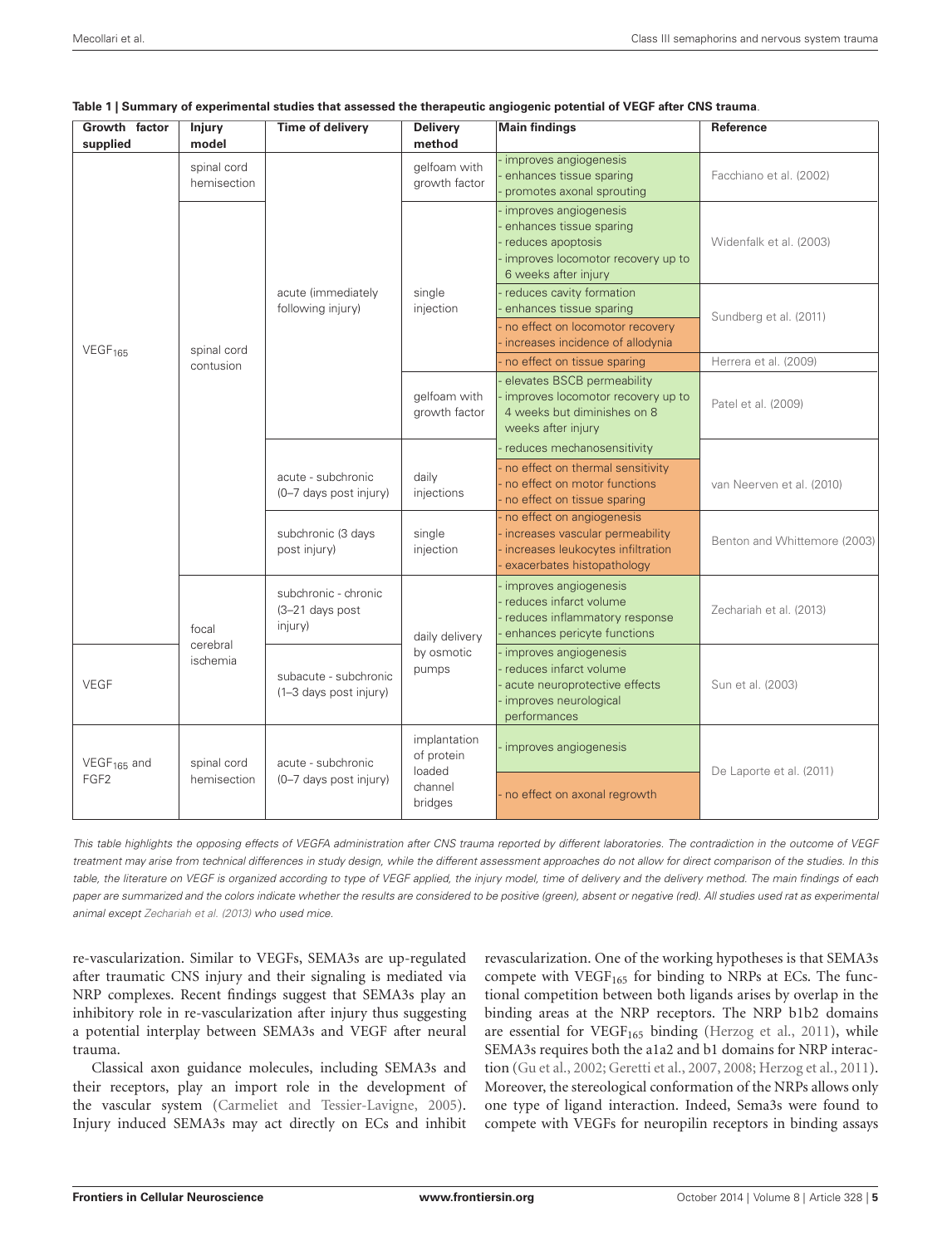*in vitro*. Sema3A is a competitor for VEGF<sub>165</sub> at NRP1 [\(Miao](#page-14-18) [et al.,](#page-14-18) [1999\)](#page-14-18); while Sema3F interferes with  $VEGF<sub>165</sub>$  binding at both NRP1 and NRP2 [\(Geretti et al.,](#page-13-27) [2007;](#page-13-27) [Parker et al.,](#page-15-3) [2010\)](#page-15-3). In line with these structural observations, Sema3A and Sema3F inhibit VEGF $_{165}$  induced ERK1/2 activity and EC proliferation *in vitro* [\(Kessler et al.,](#page-14-19) [2004;](#page-14-19) [Guttmann-Raviv et al.,](#page-13-28) [2007\)](#page-13-28). Moreover, Sema3A interferes with the chemotactic properties of VEGF<sup>165</sup> on ECs expressing NRP1 *in vitro* [\(Miao et al.,](#page-14-18) [1999\)](#page-14-18) and VEGF<sub>165</sub>-induced angiogenesis *in vivo* [\(Acevedo et al.,](#page-11-0) [2008\)](#page-11-0). Taken together, the characteristic structure of NRPs and the functional competition between SEMA3s and VEGF $_{165}$  support a role for SEMA3s as inhibitors of the pro-angiogenic effects of  $VEGF<sub>165</sub>$ .

Alongside the direct competition with VEGFs for NRP binding, semaphorin signaling itself has a wide spectrum of antiangiogenic effects. The role of SEMA3s and their receptors in angiogenesis have been studied in cell cultures, cancer tissue and in the CNS related to pathology of the retina. Various assays of cultured ECs demonstrated that SEMA3s affect the function of ECs. Sema3A inhibits cell motility and initiates the collapse of the cytoskeleton of ECs expressing NRP1 [\(Miao et al.,](#page-14-18) [1999\)](#page-14-18). Similarly, human recombinant SEMA3F induces cytoskeleton collapse of EC expressing NRP2 [\(Shimizu et al.,](#page-15-25) [2008\)](#page-15-25). Therefore, Sema3A and SEMA3F are chemorepulsive for ECs and inhibit their proliferation in culture. Interestingly, these effects do not depend on competition for NRPs binding with  $VEGF<sub>165</sub>$  as shown in cultures that do not contain this growth factor. Most importantly, the repulsive and anti-proliferation effects of Sema3A and SEMA3F on EC are synergistic *in vitro*. The expression levels of different SEMA3s after injury may therefore be important since high concentrations of Sema3A and SEMA3F induces ECs apoptosis *in vitro* [\(Kessler et al.,](#page-14-19) [2004;](#page-14-19) [Guttmann-Raviv et al.,](#page-13-28) [2007\)](#page-13-28).

In addition to Sema3A and SEMA3F, SEMA3B affect ECs that express NRP1 and NRP2. SEMA3B signaling repels ECs, inhibits cell adhesion, causes collapse of the cytoskeleton, reduces VEGF<sup>165</sup> induced ERK1/2 phosphorylation and apoptosis *in vitro* [\(Varshavsky et al.,](#page-16-16) [2008\)](#page-16-16). Notably, Varshavsky et al. demonstrated that furin dependent proteolytic cleavage of SEMA3B reduces the activity of this semaphorin and its effects on ECs. Moreover, transcriptome screening of the ECs *in vitro* and in mammalian tissue demonstrated that another SEMA3, Sema3G is expressed in vascular tissue [\(Kutschera et al.,](#page-14-20) [2011\)](#page-14-20). The latter study furthermore showed that recombinant Sema3G stimulates denudation (clearance of surface receptors) of ECs that were cultured on smooth muscle cells. This suggests that Sema3G stimulates EC functions to form new blood vessels. Collectively, SEMA3s affect the function of ECs directly (independent of VEGF) and may have an inhibitory role in angiogenesis. However, one exception appears to be Sema3G that serves as a positive regulator of angiogenesis *in vitro*.

Even though there is an explicit need in investigating SEMA3s in the injured nervous system in the context of re-vascularization, to date the majority of evidence originates from the field of cancer biology. In this field of research, it is evident that several SEMA3s concomitantly target endothelial and cancer cells and can strongly restrict angiogenesis and tumor growth, rendering

them a principal anti-tumor therapeutic target (reviewed in [Tamagnone,](#page-16-17) [2012\)](#page-16-17). Accordingly, the seven members of SEMA3s and NRP receptors are heterogeneously expressed at the mRNA level in many human glioma tumors [\(Karayan-Tapon et al.,](#page-14-21) [2008\)](#page-14-21). Several studies investigated the effects of SEMA3s on tumor angiogenesis *in vivo*. Tumors that express SEMA3A [\(Maione et al.,](#page-14-22) [2009;](#page-14-22) [Casazza et al.,](#page-12-21) [2011\)](#page-12-21) SEMA3B [\(Rolny et al.,](#page-15-26) [2008\)](#page-15-26), SEMA3D [\(Sabag et al.,](#page-15-27) [2012\)](#page-15-27), Sema3E [\(Sakurai et al.,](#page-15-28) [2010\)](#page-15-28) or SEMA3F [\(Bielenberg et al.,](#page-12-22) [2004;](#page-12-22) [Kessler et al.,](#page-14-19) [2004\)](#page-14-19) have a disorganized vesicular architecture compared to controls. Most of the tumors that express SEMAs have fewer, smaller or less branched blood vessels. Blood vessels in tumors expressing SEMA3B have deficits in the recruitment of pericytes, which normally stabilize EC tube formation [\(Rolny et al.,](#page-15-26) [2008\)](#page-15-26). In contrast to the *in vivo* findings reported from Kutschera et al., SEMA3G inhibits angiogenesis in experimentally generated tumors *in vivo*, which were derived from a glioblastoma cell line and implanted in the cortex [\(Sabag](#page-15-27) [et al.,](#page-15-27) [2012\)](#page-15-27). Thus, SEMA3 signaling in tumors influences ECs and pericytes and is inhibitory for tumor angiogenesis *in vivo*.

Semaphorins also affect re-vascularization in the CNS. In proliferative retinopathies (PRs), there is degeneration of the vascular architecture and the hypoxic regions display dysregulated hyper revascularization. Interestingly, the newly formed blood vessels are not capable to reach the neural retina. The inflammatory and ischemic stress induced expression of Sema3A by RGCs prevented revascularization of the eye since RGC-derived Sema3A repelled blood vessels and inhibited EC growth [\(Joyal](#page-13-12) [et al.,](#page-13-12) [2011\)](#page-13-12). In addition, Sema3A signaling via NRP1 causes loosening of EC junctions leading to vascular hyper permeability and macular edema *in vivo* [\(Cerani et al.,](#page-12-23) [2013\)](#page-12-23). Sema3A is unique among SEMA3s since it induces vascular permeability via NRP1 [\(Acevedo et al.,](#page-11-0) [2008\)](#page-11-0). On the other hand, inhibition of CNS angiogenesis appears to be mediated also by Sema3E that signals via PlexinD1, in a NRP1-independent fashion. In particular, ischemic neurons secrete Sema3E, which mediates the retraction of endothelial filopodia by activating small GTPases like RhoJ. In a mouse model of ischemic retinopathy, silencing of PLXND1 signaling enhanced re-vascularization at the extraretinal area of the eye. Consistently, the number of extraretinal vessels was decreased following intravitreal injection of Sema3E protein [\(Fukushima et al.,](#page-13-29) [2011\)](#page-13-29). This demonstrates that Sema3E and PLXND1 signaling inhibits angiogenesis in ischemic retinopathy *in vivo*.

At least part of the observed SEMA3s functions are mediated through regulation of integrins. Integrin receptors are located on the cell surface of ECs and have a major role in angiogenesis by promoting EC adhesion, migration and survival. There are twenty-four unique heterodimers of integrin receptors that bind to a wide range of ligands in the extracellular matrix (reviewed in [Avraamides et al.,](#page-12-24) [2008\)](#page-12-24). SEMA3 signaling can modulate integrin receptors at ECs and thereby influence angiogenesis. Sema3A and Sema3F inhibit integrin-mediated adhesion and migration of cultured ECs on FN and vitronectin (VN) substrates. Accordingly, interference with NRP1 and PLXNA1 signaling enhanced adhesion and migration on these integrin ligands [\(Serini et al.,](#page-15-29) [2003\)](#page-15-29). In addition to Sema3A and Sema3F, Sema3E suppresses the function of integrins and could lead to loss of integrin-mediated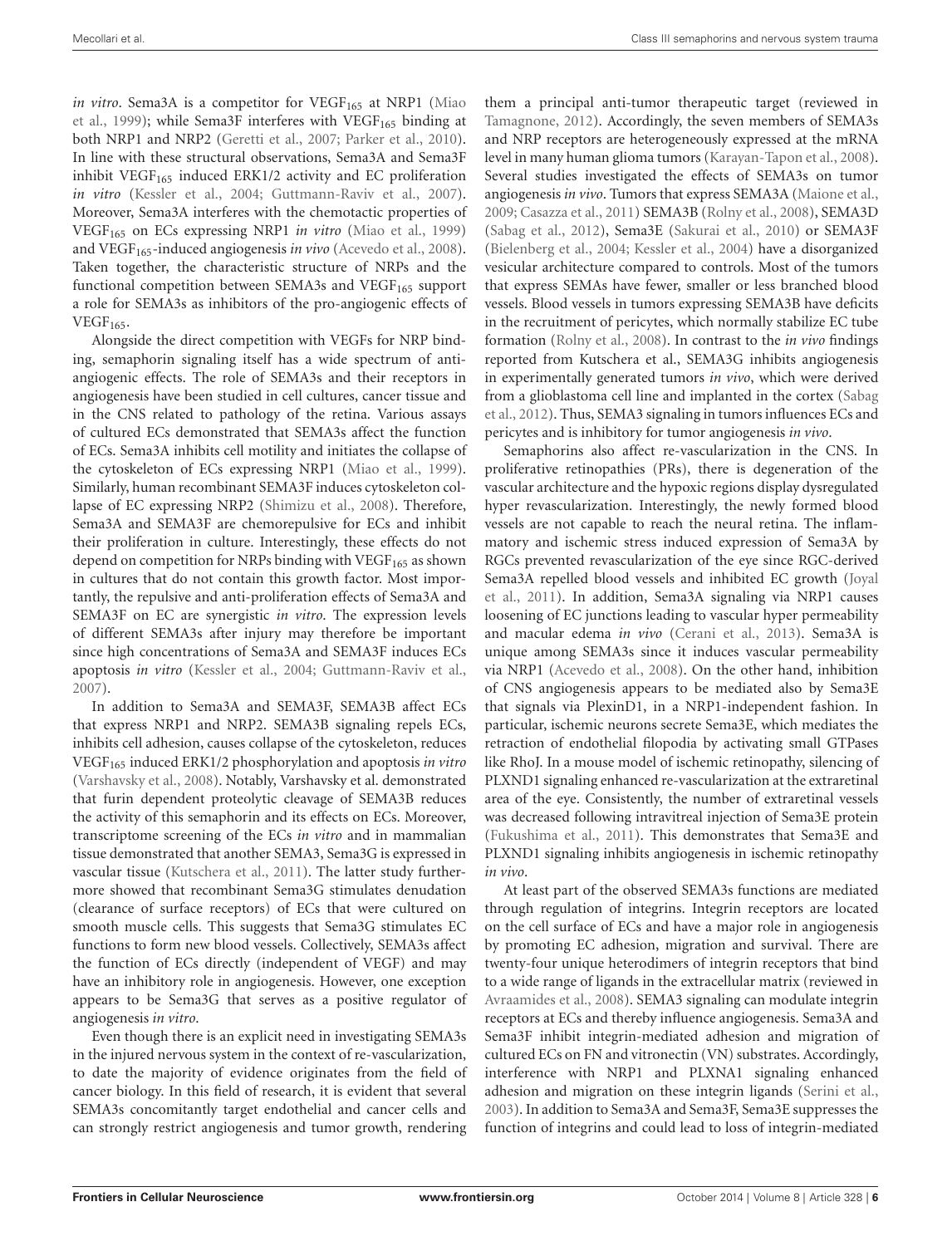adhesion to the extracellular matrix [\(Sakurai et al.,](#page-15-28) [2010\)](#page-15-28). The same study revealed some of the mechanisms how Sema3E negatively regulates the availability of integrin receptors at the cell surface. Firstly, Sema3E signaling via PLXND1 leads to inactivation of Ras**-**related protein (R-Ras), which in turn, inactivates integrin receptors. Secondly, Sema3E induces the activation of ADP-ribosylation factor 6 (Arf6) positive vesicles that promote internalization of integrin receptors. In contrast to these functions of SEMA3s as inhibitors of angiogenesis and integrin functions, Sema3C promotes angiogenesis *in vitro* by activation of integrins [\(Banu et al.,](#page-12-25) [2006\)](#page-12-25). Collectively, the aforementioned studies propose yet another mechanism on how SEMA3s might affect revascularization, namely by modulating the function of integrins.

Reestablishing the metabolic supply to neurons may accelerate regeneration and could be required for functional recovery after traumatic CNS injury. The opposing functions of VEGFA and SEMA3s on ECs may limit the endogenous angiogenic capacities after CNS trauma. The relative expression of VEGFA and SEMA3s over time could therefore drastically influence revascularization, where VEGFA would be beneficial and Sema3s would limit vascularization. VEGFA is highly expressed in early re-vascularization stages and contributes to endogenous repair of the vascular architecture. In the sub-chronic and chronic stages, VEGFA expression declines while the expression of SEMA3s rises. The injury-induced expression of SEMAs could compromise vascular repair after CNS trauma. Firstly, SEMA3s interfere with the VEGFA pro-angiogenesis effects by direct competition for NRPs. SEMA3s could additionally modulate bFGF and PDGF signaling, via NRPs, that also influence angiogenesis. Secondly, SEMA3s expressed by ischemic neurons and meningeal fibroblasts could have a wide spectrum of anti-angiogenesis effects by regulating EC adhesion, migration, proliferation, survival and recruitment of pericytes. The effects of SEMA3s on angiogenesis may be mediated or depend on the modulation of cell surface receptors such as integrins. Future studies should focus on the question whether inhibition of various SEMA3s could therefore promote revascularization and additionally make the neural scar more permissive for regenerating axons. [Kaneko et al.](#page-13-18) [\(2006\)](#page-13-18) showed that application of the sema3A inhibitor Xanthofulvin in the injured spinal cord indeed promoted axonal regeneration and angiogenesis at the lesion site. This observation is in line with the inhibitory role of SEMA3s on re-vascularization after traumatic CNS injury.

# **THE ROLE OF SEMAPHORIN SIGNALING IN MODULATION OF THE IMMUNE RESPONSE AFTER CENTRAL NERVOUS SYSTEM TRAUMA**

There is growing literature that indicates that members of several classes of SEMAs (including SEMA3s) and their receptors are key modulators of the immune response (reviewed in [Mizui et al.,](#page-14-7) [2009;](#page-14-7) [Takamatsu and Kumanogoh,](#page-16-6) [2012;](#page-16-6) [Kumanogoh and Kikutani,](#page-14-8) [2013\)](#page-14-8), hence they constitute a family of immunoregulatory molecules that are collectively termed "immune SEMAs". A variety of mature and differentiating immune cells are susceptible to SEMA3s signaling pathways that drive biological processes as diverse as cell migration, apoptosis and modulation of the immune response

at the level of cytokine release. The trauma-induced expression of SEMAs may therefore drastically influence the immune response. This part of the review highlights the role of SEMA3s and does not include the well-documented role of membrane-bound SEMAs in the immune response (reviewed in [Chavarría and Cárdenas,](#page-12-26) [2013;](#page-12-26) [Kumanogoh and Kikutani,](#page-14-8) [2013\)](#page-14-8).

Traumatic CNS injury initiates a profound immune response in which many molecules and cells are involved (reviewed in [Donnelly and Popovich,](#page-13-30) [2008;](#page-13-30) [Hawthorne and Popovich,](#page-13-31) [2011\)](#page-13-31). Astrocytes (reviewed in [Pekny et al.,](#page-15-30) [2014\)](#page-15-30) and microglia (reviewed in [London et al.,](#page-14-23) [2013\)](#page-14-23) are among the first neuroglial cells in the CNS that respond to trauma. The activated astrocytes and microglia release pro-inflammatory cytokines that are toxic for neural tissue. In addition to glial cells, neurons and oligodendrocytes (OLs) synthesize and secrete chemokines and cytokines after trauma (reviewed in [Chavarría and Cárdenas,](#page-12-26) [2013\)](#page-12-26). In the acute phase of injury proinflammatory cytokines such as interleukins (IL-1, IL-6) and tumor necrosis factor (TNF $\alpha$ ), are highly expressed, while the "anti-inflammatory cytokines" such as IL-4, TGF-β and reactive oxygen species are expressed in the chronic stages (reviewed in [Vidal et al.,](#page-16-18) [2013\)](#page-16-18). The infiltration rate of inflammatory cells is enhanced due to the heavily disrupted BBB/BSCB barrier after traumatic CNS injury (reviewed in [Engel](#page-13-21)[hardt and Coisne,](#page-13-21) [2011\)](#page-13-21).

An elegant flow cytometry and immunohistochemical analysis characterized the cellular inflammatory response over time after SCI in rats [\(Beck et al.,](#page-12-27) [2010\)](#page-12-27). Neutrophils (e.g., granulocytes and monocytes) are the first inflammatory cells that enter the spinal cord at the day of insult. Monocyte-derived macrophages start to infiltrate the injury site at 3 to 7 days post injury. Tcells enter the injured spinal cord during the second week of injury. In the chronic phase of the immune response (>14 days), microglia/macrophages and lymphocytes are the most abundant inflammatory cell type present in the spinal cord [\(Beck et al.,](#page-12-27) [2010\)](#page-12-27). A study with human post-mortem tissue showed that a similar chronologic order of cellular events occurs in patients suffering from SCI, and that a lesion-induced immune response could be observed years after trauma [\(Fleming et al.,](#page-13-32) [2006\)](#page-13-32). In summary, microglia and neutrophils are the main cellular players in the acute phase, while microglia, macrophages and lymphocytes are more dominantly involved in the later sub-chronic and chronic phases of the immune response.

The role for the immune response after CNS trauma is complex and is a topic of intense study. There are experimental studies that addressed the role of the immune response by modulation of cytokines [\(Lacroix et al.,](#page-14-24) [2002;](#page-14-24) [Ferguson et al.,](#page-13-33) [2008;](#page-13-33) [Genovese](#page-13-34) [et al.,](#page-13-34) [2008;](#page-13-34) [Zhou et al.,](#page-16-19) [2009;](#page-16-19) [Arnold and Hagg,](#page-12-28) [2011;](#page-12-28) [White](#page-16-20) [et al.,](#page-16-20) [2011;](#page-16-20) [Sato et al.,](#page-15-31) [2012\)](#page-15-31) while other laboratories targeted cellular components to stimulate repair following traumatic CNS injury [\(Chernykh et al.,](#page-12-29) [2010;](#page-12-29) [Pineau et al.,](#page-15-32) [2010;](#page-15-32) [Wu et al.,](#page-16-21) [2012;](#page-16-21) [Bachstetter et al.,](#page-12-30) [2013;](#page-12-30) [Shechter et al.,](#page-15-33) [2013;](#page-15-33) [Bartus et al.,](#page-12-31) [2014\)](#page-12-31). The part of review below will illustrate that semaphorin signaling could be a target to modulate the immune response after traumatic CNS injury. The injury-induced SEMA3s influence the release of various cytokines and cell types that take part in the immune response.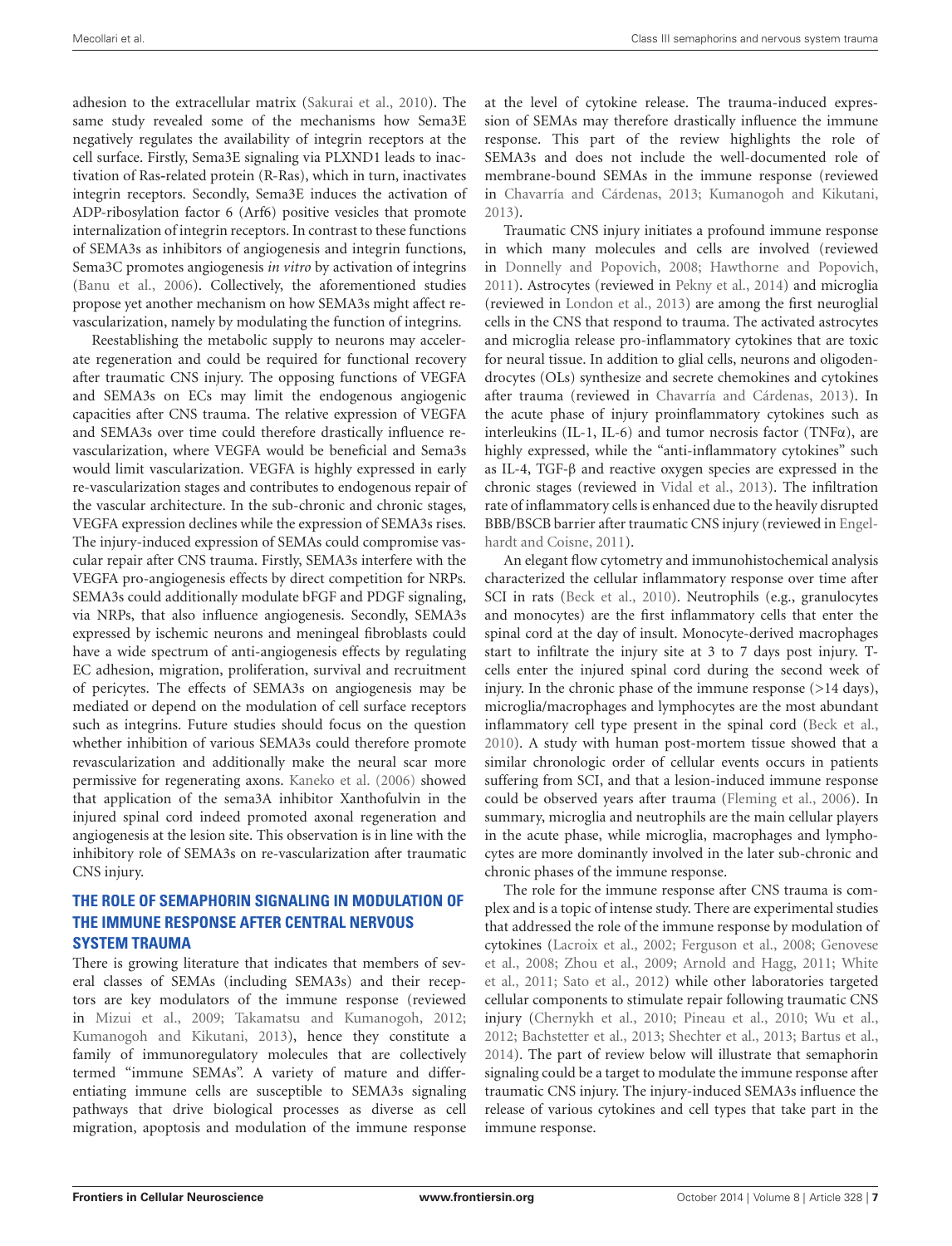Macrophages are classified into two distinct populations, which have opposing effects on neuronal tissue. The classical pro-inflammatory type 1 macrophages (M1) secrete cytokines that can be toxic for CNS neurons, while the non-classical anti-inflammatory type 2 macrophages (M2) can promote neuroregeneration across neuronal repulsive substrates (reviewed in [David and Kroner,](#page-12-32) [2011\)](#page-12-32). However, most macrophages in the injured spinal cord are considered to be M1 macrophages [\(Kigerl](#page-14-25) [et al.,](#page-14-25) [2009\)](#page-14-25). SEMA3A influences the behavior of monocytes and monocyte-derived macrophages. Cell migration assays have demonstrated that SEMA3A inhibits the mobility of human monocytes and a cell type derived from a B-cell lineage *in vitro* [\(Delaire et al.,](#page-12-33) [2001\)](#page-12-33), an effect that was not observed for SEMA3F. Interestingly, the above study suggested that SEMA3A could signal via yet unidentified receptors to reduce the migration of monocytes since expression of NRP1, the SEMA3A binding receptor, was not detected. However, it should be taken into account that the study was conducted at a time where many receptor components of SEMA3 signaling were not fully identified yet, and the tools to identify them were limited. Furthermore, a more recent *in vitro* study demonstrated that differentiation of human monocytes into M2 macrophages induces the expression of NRPs, PLXNA1, PLXNA2, and PLXNA3 [\(Ji et al.,](#page-13-10) [2009\)](#page-13-10). Notably, SEMA3A did not affect the migration and phagocytic efficiency of these M-CSF derived M2 macrophages but it did initiate cell death. In contrast, interferon- $\gamma$  (IFN $\gamma$ ) driven differentiation of monocytes into M1 macrophages down-regulates NRP1 *in vitro* [\(Ji et al.,](#page-13-10) [2009\)](#page-13-10) and therefore M1 macrophages may not be responsive to SEMA3A.

Thus, SEMA3A could induce apoptosis of monocyte-derived M2 macrophages and inhibit the migration of their progenitor cells *in vitro*. However in a demyelination model *in vivo*, the above pro-apoptotic effects of SEMA3A on the macrophage response were not validated [\(Syed et al.,](#page-16-22) [2011\)](#page-16-22). Administration of exogenous Sema3A did not affect the phagocytic efficiency and amount of macrophages after a demyelination lesion. Although a distinction in M1 or M2 macrophage subtypes was not made in the latter study. Furthermore one can argue that this demyelination model does not resemble a classical traumatic CNS injury model due to the absence of BBB/BSCB breakdown. It would however be interesting to determine whether Sema3A alters the macrophage heterogeneity at the lesion site by selectively inducing apoptosis of M2 macrophages expressing NRPs.

Other studies showed that lymphocytes, which are suggested to limit functional recovery after CNS trauma [\(Wu et al.,](#page-16-21) [2012\)](#page-16-21), are also influenced by SEMA3s. Firstly, Sema3A, Sema3E and the receptors NRP1 and PLXND1 mediate the T-cell migration during T-cell maturation in the thymus [\(Lepelletier et al.,](#page-14-26) [2007;](#page-14-26) [Choi et al.,](#page-12-34) [2008](#page-12-34) and reviewed in [Mendes-da-Cruz et al.,](#page-14-27) [2012a,](#page-14-27)[b\)](#page-14-28). Although, it is unlikely that trauma-induced expression of SEMA3s in the CNS influences T-cell maturation in the thymus, one could argue that SEMA3s may repel T-cells at the injury site. Secondly, SEMA3A secreted from tumor cells reduces the proliferation of recruited T-cells and antagonizes the synthesis of cytokines such as IL-2, IL-4, IL-10 and IFNγ *in vitro* [\(Catalano](#page-12-35) [et al.,](#page-12-35) [2006\)](#page-12-35) The inhibitory effect of SEMA3A on T-cells are mediated by the activation of the member of RAS oncogene

family Rap1, which in turn, inhibits the phosphorylation of MAP kinase-ERK kinase (MEK) and the mitogen-activated protein kinase (ERK1/2) [\(Catalano et al.,](#page-12-35) [2006\)](#page-12-35). Thus, SEMA3s inhibit the proliferation of recruited T-cells and decreases cytokine production.

The chronic immune response is initiated when DCs present antigens to T-cells in secondary lymphoid organs. The physical interaction between DCs and T-cells are mediated through homophilic binding of NRP1 receptors. Blockage of NRP1 at both cells interferes with the cell-cell contact and thereby reduces T-cell proliferation [\(Tordjman et al.,](#page-16-23) [2002\)](#page-16-23). Hence, NRP1 receptors play a major role in the initiation of the primary immune response. Furthermore, SEMA3A signaling via NRP1 inhibits the dendriticcontact mediated T-cell proliferation. SEMA3A impairs the polarization of the actomyosin cytoskeleton and T-cell receptors (TCR) at the DC-T cell contact zone. Moreover, SEMA3A inhibits TCR mediated activation signals such as phosphorylation of the zetachain associated protein kinase 70kDa (ZAP-70) and focal adhesion kinase (FAK; [Lepelletier et al.,](#page-14-5) [2006\)](#page-14-5). Consequently, SEMA3A negatively regulates T-cell activation and proliferation. In line with this observation, blockage of SEMA3A function results in increased T-cell proliferation [\(Catalano et al.,](#page-12-35) [2006;](#page-12-35) [Lepelletier](#page-14-5) [et al.,](#page-14-5) [2006\)](#page-14-5). Finally, mice that lack PLXNA4, Sema3A, or contain a NRP1 mutant that is not capable to bind Sema3s, show a hyper proliferative T-cell and immune response after experimental autoimmune encephalomyelitis [\(Yamamoto et al.,](#page-16-24) [2008\)](#page-16-24). Thus, trauma-induced expression of SEMA3s may therefore inhibit the T-cell response at the site of injury suggesting that blockage of Sema3A signaling could potentially enhance it.

SEMA3A influences DCs, which in turn, are important for initiation of the immune response. SEMA3A modulates DCs through NRP1 and PLXN signaling. A knock-out study showed that PLXNA1 at DCs is required for normal T-cell activation and their synthesis of cytokines IFNγ, IL-2 and IL-4 [\(Takegahara et al.,](#page-16-25) [2006\)](#page-16-25). Furthermore, Sema3A signaling via PLXNA1 allows DCs to enter the lymphatic system *in vivo*. Sema3A acts on the rear side of DCs, enhances their migration speed and allows DCs to pass EC-junctions by actomyosin contraction *in vitro* [\(Takamatsu](#page-16-26) [et al.,](#page-16-26) [2010\)](#page-16-26). Signaling via PLXNB2 and PLXND1 receptors did not affect DC migration, but down-regulated the synthesis of proinflammatory cytokine IL-12/IL-23p40 [\(Holl et al.,](#page-13-35) [2012\)](#page-13-35). Thus, SEMA3s stimulates the migration of DCs into the lymphatic system and influences their synthesis of cytokines.

Activated microglia are also sensitive to Sema3A. IFNγ mediated activation of microglia *in vitro* induces the expression of the Sema3A receptors NRP1 and PLXNA1, while their exposure to exogenous Sema3A induces apoptosis in a NRP1 dependent manner [\(Majed et al.,](#page-14-6) [2006\)](#page-14-6). The Sema3A mediated apoptosis was validated in a model of toxin-induced focal brain injury *in vivo*, where stressed neurons secreted Sema3A and microglia upregulated NRP1 after injury. The apoptotic microglia co-localized with Sema3A *in vivo* [\(Majed et al.,](#page-14-6) [2006\)](#page-14-6), indicating that Sema3A released from stressed neurons could induce death of injuryactivated microglia. There is controversy whether microglia are beneficial or deleterious for recovery. Microglia can secrete reactive oxygen species and pro-inflammatory cytokines that can harm neurons, but may on the other hand have neuroprotective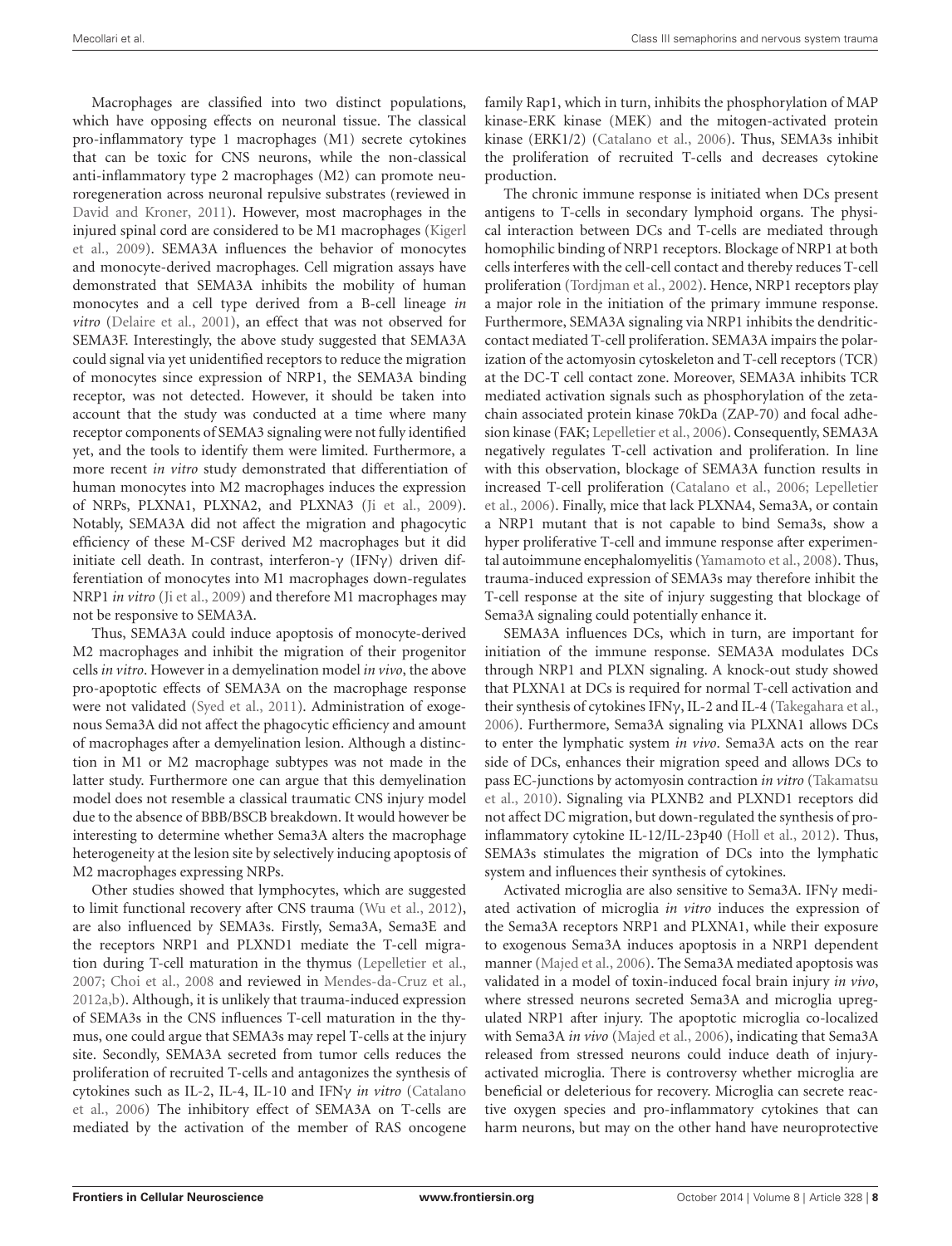roles, i.e., by phagocytic clearance of toxic molecules and myelin debris (reviewed in [London et al.,](#page-14-23) [2013\)](#page-14-23).

Platelet cells are involved in the acute immune response by neutralizing bacteria and they stimulate the activation of neutrophils and DCs. Next to cell-cell interactions, platelet cells secrete granules and cytokines that contribute to these processes. For example, platelet cells contain high levels of the pro-inflammatory IL-1β, anti-inflammatory cytokine TGF-β and stimulate the DC-mediated synthesis of anti-inflammatory IL-10 (reviewed in [Semple et al.,](#page-15-34) [2011\)](#page-15-34). Platelet cells are sensitive to SEMA3s through their expression of NRP1 and PLXNA receptors [\(Kashiwagi et al.,](#page-14-29) [2005\)](#page-14-29). Sema3A inhibits platelet functions including, granular secretion, adhesion to FN and platelet spreading. This is achieved by inactivation of αIIβ3 integrin and the Rho GTPase (RacI)-mediated cytoskeleton rearrangements [\(Kashiwagi et al.,](#page-14-29) [2005\)](#page-14-29). To date, it is unknown whether SEMA3A affect platelet cells *in vivo* following CNS trauma.

There are a number of competitors of SEMA3A signaling in the immune system. NRPs are co-receptors for multiple ligands such as VEGFs and TGF-β that compete for binding sites. VEGFs enhance the permeability of blood vessels (reviewed in [Olsson et al.,](#page-15-20) [2006\)](#page-15-20) and therefore contribute to the infiltration of inflammatory cells to the lesion site. Furthermore, VEGFs are direct modulators of the immune response. Contrary to SEMA3s, VEGFs act as pro-inflammatory cytokines by recruiting monocytes and macrophages and activate them by inducing the secretion of granulocyte-macrophage colony stimulating factor (GM-CSF). At chronic stages, VEGFs can suppress the immune response by inhibiting the maturation of DCs and impairing the function of T-cells (reviewed in [Vitale et al.,](#page-16-27) [2010\)](#page-16-27). After traumatic CNS injury, VEGFA is highly expressed for a relative short period [\(Sköld et al.,](#page-15-22) [2000;](#page-15-22) [Vaquero and Zurita,](#page-16-11) [2004;](#page-16-11) [Herrera](#page-13-23) [et al.,](#page-13-23) [2009\)](#page-13-23), and may therefore promote the immune response in the acute phase of injury.

TGF-β is another key regulator of the immune response and modulates the cell proliferation, differentiation, migration and survival properties of immune cells. In the chronic stages of injury, the role of this cytokine is mainly to suppress the immune response. For instance, TGF-β influences macrophages by inhibiting their activation, phagocytic efficiency and antigen presentation capacity (reviewed in [Li et al.,](#page-14-30) [2006\)](#page-14-30). Furthermore, the interaction with NRP1 suppresses T-cells by inhibiting their proliferation and production of pro-inflammatory cytokines like IL-2 *in vitro* [\(Glinka and Prud'homme,](#page-13-4) [2008\)](#page-13-4). TGF-β is highly expressed after traumatic SCI and remains elevated up to a year in humans [\(Buss et al.,](#page-12-36) [2008\)](#page-12-36). Therefore, the functional competition among SEMA3s and TGF-β for binding to NRP1 appears to be of particular interest.

Several studies have suggested that TGF-β can signal through its canonical (Smad2/3) signaling, which is NRP1-independent, exerting anti-proliferative and immunosuppressive effects that induce fibrosis and non-canonical signaling pathway which is NRP1-dependent and can antagonize canonical signaling (reviewed in [Prud'homme and Glinka,](#page-15-35) [2012\)](#page-15-35). It is therefore reasonable to assume that blocking SEMA3 activity might be beneficial for tissue sparing by allowing NRP epitopes to interact with this growth factor and therefore favoring the TGF-β

non-canonical signaling pathway. Thus, TGF-β signaling via NRPs may contribute to control the immune response in chronic stages of injury. Collectively, signaling of VEGFs and TGF-β via NRP1 modulates the immune response after traumatic injury. VEGFA may boost the immune response which could harm CNS neurons in the acute phase of injury, while TGF-β suppresses the immune response in chronic stages of injury.

Taken together these data indicate that SEMA3s influence the function of many inflammatory cells including monocytes, B-lymphocytes, M2 macrophages, T-lymphocytes, activated microglia, DCs and platelet cells. SEMA3 signaling results in modification of the cytokine profile and cellular components of the immune response. During the acute inflammatory response SEMA3s can inhibit the recruitment of monocytes and B-cells and neutralize the functions of platelet cells. Furthermore they may stimulate DCs and steer them away from the site of injury. On the other hand at sub-chronic and chronic stages of injury SEMA3s may restrict an extensive immune response. As mentioned earlier in this review, Sema3A did induce apoptosis of neuroprotective M2 macrophages and activated microglia. Furthermore, Sema3A was able to suppress *in vitro* the proliferation of recruited T-lymphocytes and inhibit the synthesis of their cytokines. Whether these functions occur *in vivo* as well is yet to be elucidated. In this context, it is plausible that SEMA3s control the inflammation response both at acute and chronic stages. The question remains though, whether the immune response is beneficial or detrimental for recovery after traumatic CNS injury.

A possible consequence of SEMA3s expression after CNS injury is the masking of NRP1 epitopes that could interact with other ligands like TGF-β. TGF-β can suppress the immune response at chronic stages by controlling virtually all-immune cells. From this point of view, SEMA3s may interfere with TGFβ signaling on the inflammatory cells in scar tissue. Blockage of class III "immune SEMAs" after CNS injury may therefore result in unwanted elevated level of the immune response due to the loss of SEMA3s function. However two potential mechanisms might counteract these undesired effects: (1) As mentioned earlier in this review blockage of SEMA3s signaling might favor revascularization and thus the innate ability of the organism for effective clearance and recycling of the excessive inflammatory cells through the circulatory pathway; and (2) NRP1 receptors of inflammatory cells may become available for TGF-β signaling, which suppress the immune response perhaps more sufficiently than SEMA3s. Therefore, the role of SEMA3s in modulating the immune response after traumatic CNS injury needs to be investigated in more detail.

#### **THE ROLE OF SEMAPHORIN SIGNALING IN RE-MYELINATION**

Trauma of the CNS induces mechanical forces that cause loss of OLs and demyelination of axons at and surrounding the injury site. The loss of myelin sheaths decreases the conduction velocity of action potentials and could result in axonal degeneration. The reestablishment of myelin sheets around demyelinated axons and around newly sparsely formed regenerating axons, a process called remyelination, is therefore important to regain neuronal function after brain and spinal cord injuries (reviewed in [Franklin](#page-13-36) [and Ffrench-Constant,](#page-13-36) [2008\)](#page-13-36). Traumatic CNS injury leads to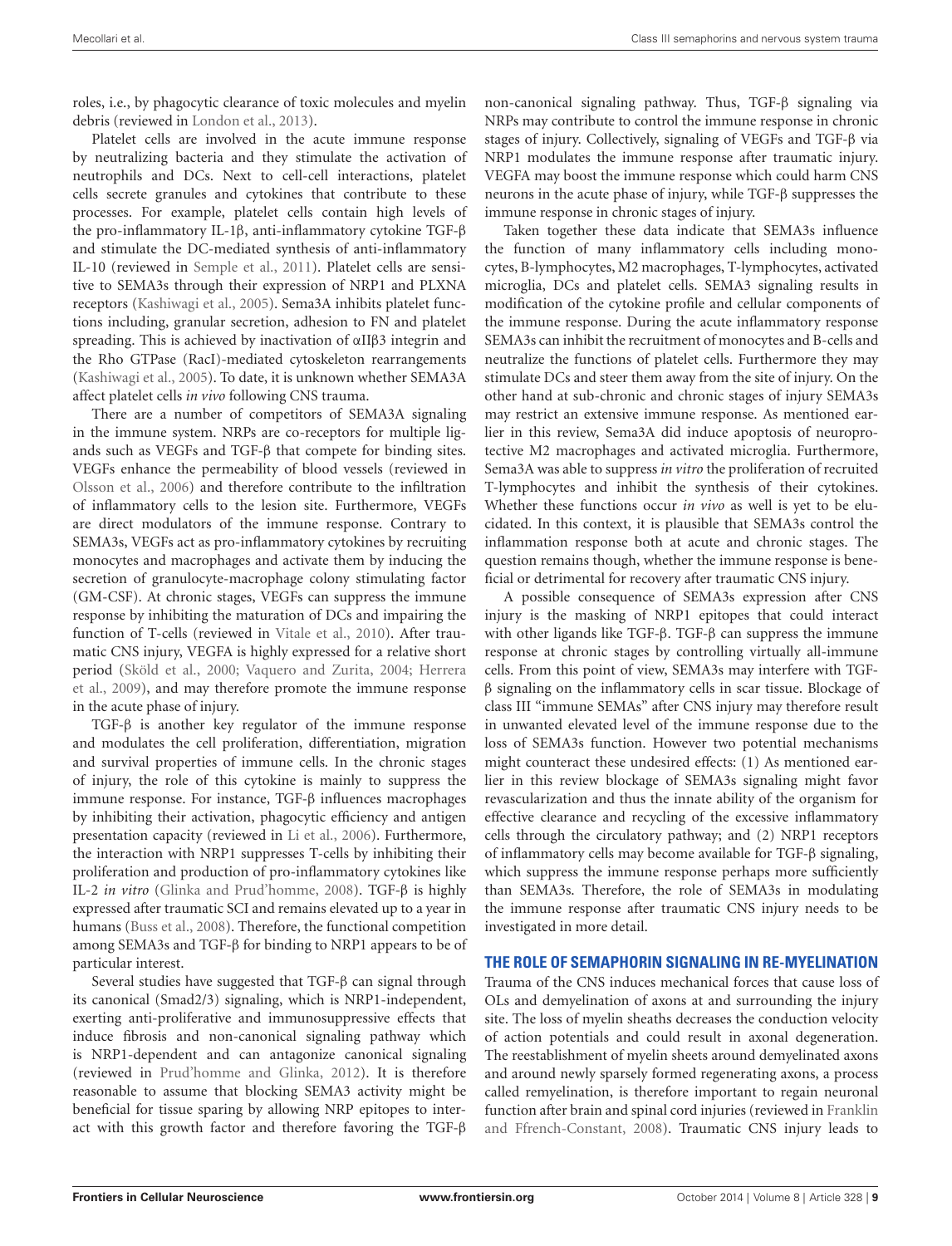deposits of myelin debris around the scar and in the denervated nerve tracts, which leads to additional impairment of functional recovery. Firstly, myelin-derived axon repulsive molecules such as Nogo-A, MAG and OMgp, as well as a number of secreted and membrane bound SEMAs, restrict regrowth of the injured axons (reviewed in [Schwab,](#page-15-36) [2004;](#page-15-36) [Xie and Zheng,](#page-16-7) [2008;](#page-16-7) [Lee and](#page-14-31) [Zheng,](#page-14-31) [2012\)](#page-14-31). Secondly, myelin debris limits remyelination by inhibiting the differentiation of oligodendrocyte precursor cells (OPCs) into new functional OLs [\(Kotter et al.,](#page-14-32) [2006\)](#page-14-32). Thus, traumatic CNS injury leads to pathology of the white matter and restricts regenerative processes such as axon regrowth and differentiation of OPCs.

Re-myelination does occur in healthy and injury conditions of the adult CNS. Adult born OLs synthesize new myelin sheaths but contain shorter and thinner internodes compared to postnatal born OLs [\(Hughes et al.,](#page-13-37) [2013;](#page-13-37) [Young et al.,](#page-16-28) [2013\)](#page-16-28). The typical adult born OL derived myelin sheaths are observed on demyelinated axons that survive SCI at chronic stages post-injury [\(Smith and Jeffery,](#page-15-37) [2006;](#page-15-37) [Lasiene et al.,](#page-14-33) [2008\)](#page-14-33). After traumatic CNS injury, two endogenous mechanisms are initiated to remyelinate surviving axons. Firstly, SCI causes proliferation of OPCs and adult-born OLs initiate remyelination of the naked axons [\(McTigue et al.,](#page-14-34) [2001\)](#page-14-34). However, the oligogenesis is limited to the reactive lesion border after injury [\(Tripathi and McTigue,](#page-16-29) [2007\)](#page-16-29). Secondly, Schwann cells from the peripheral nerves and neuronal crest precursor cells undergo plasticity changes and migrate to the spinal cord lesion [\(Nagoshi et al.,](#page-14-35) [2011\)](#page-14-35). These Schwann cells provide neurotrophic support and participate in the remyelination of surviving axons. Taken together, remyelination occurs at demyelinated CNS axons that survive traumatic injury, it is however limited to the peri-lesion neuropil.

Remyelination in the adult CNS requires the activation and recruitment of OPCs and their differentiation into mature OLs. Many extrinsic factors, including the immune response, modulate the function of OPC in the injured CNS. SEMA3s are one of the molecules known to influence the oligodendrocyte lineage and remyelination (reviewed in [Kotter et al.,](#page-14-10) [2011\)](#page-14-10). Semaphorins like SEMA3A and SEMA3F are upregulated in demyelinated lesions of MS patients and experimental animal models [\(Williams et al.,](#page-16-5) [2007\)](#page-16-5). Oligodendrocytes and their precursor cells express NRPs (NRP1 and NRP2) and a wide range of PLXNs, indicating that these cell types are sensitive to SEMA3s [\(Cohen et al.,](#page-12-37) [2003;](#page-12-37) [Okada](#page-15-38) [et al.,](#page-15-38) [2007;](#page-15-38) [Piaton et al.,](#page-15-12) [2011;](#page-15-12) [Syed et al.,](#page-16-22) [2011;](#page-16-22) [Xiang et al.,](#page-16-30) [2012;](#page-16-30) [Boyd et al.,](#page-12-7) [2013\)](#page-12-7). Furthermore, demyelination induces an upregulation of these semaphorin receptors in OPCs *in vivo* [\(Piaton et al.,](#page-15-12) [2011\)](#page-15-12). Therefore it is well documented that the oligodendrocyte lineage has the ability to respond to injuryinduced SEMA3s in the adult CNS.

One of the potential mechanisms by which SEMA3s act is that they modulate the guidance of the oligodendrocyte lineage. Stripe and outgrowth assays have demonstrated that cultured OPCs are not capable to migrate across high concentrations of Sema3s, including Sema3A, Sema3B, Sema3C and Sema3F [\(Cohen et al.,](#page-12-37) [2003\)](#page-12-37). The same study showed that Sema3B and Sema3C also repel and collapse processes of cultured OPCs. Another study demonstrated that Sema3A is repulsive for OPC migration, while Sema3F enhances the proliferation of embryonic OPCs and has

an attractive effect *in vitro* [\(Spassky et al.,](#page-16-31) [2002\)](#page-16-31). The effect of Sema3A and SEMA3F on OPC migration was confirmed in a more recent study, in which OPCs were isolated from the adult brain and spinal cord [\(Piaton et al.,](#page-15-12) [2011\)](#page-15-12). The migration of OPCs by Sema3F is mediated by NRP2 and PLXNA3 signaling *in vitro* [\(Xiang et al.,](#page-16-30) [2012\)](#page-16-30). Collectively these data indicate that most SEMA3s block OPC migration, in contrast to SEMA3F that accelerates their migration *in vitro*.

In line with the *in vitro* studies, the important role of SEMA3s in OPCs migration was validated *in vivo*. SEMA3A and SEMA3F have been increasingly implicated to influence the recruitment of OPCs and remyelination. In post-mortem tissue, high expression levels of SEMA3A in MS lesions correlated with low numbers of OPCs [\(Boyd et al.,](#page-12-7) [2013\)](#page-12-7). Furthermore, the migration of OPCs in the CNS has been modified in animal models by changing the relative expression of Sema3A and Sema3F. More precisely, viral delivery of Sema3A prior to a demyelination lesion had a repulsive effect on OPCs, in contrast to Sema3F that attracted OPCs [\(Piaton et al.,](#page-15-12) [2011\)](#page-15-12). Similarly, injection of recombinant Sema3A or Sema3F after induction of a white matter lesion lead to comparable phenotypes [\(Boyd et al.,](#page-12-7) [2013\)](#page-12-7). Furthermore, blockage of Sema3A signaling enhances the recruitment of OPCs, as validated in two transgenic mice models: (1) NRP1 mutated in the Sema3 domain [\(Piaton et al.,](#page-15-12) [2011\)](#page-15-12); and (2) knockdown of endogenous Sema3A [\(Boyd et al.,](#page-12-7) [2013\)](#page-12-7). Boyd et al. showed that reduced expression of Sema3A promoted re-myelination *in vivo*. Thus, Sema3A signaling inhibits OPC recruitment in demyelinated lesions and can impair remyelination. In contrast, Sema3F mediated OPC recruitment promoted remyelination in the lesion [\(Piaton et al.,](#page-15-12) [2011;](#page-15-12) [Boyd et al.,](#page-12-7) [2013\)](#page-12-7). Taken together, Sema3A is a negative regulator of OPC recruitment while Sema3F facilitates OPC recruitment in the demyelinated areas *in vivo*. This highlights that stimulation of OPC recruitment by manipulating the expression of these two SEMA3s could promote functional remyelination.

Another potential mechanism for SEMA3s to block remyelination is by inhibition of OPC differentiation. Application of Sema3A to cultured primary OPCs inhibited their differentiation into OLs. Conveniently, the effects of Sema3A on OPC differentiation were dose-depend and reversible [\(Syed et al.,](#page-16-22) [2011\)](#page-16-22). This clearly demonstrates that SEMA3A acts as inhibitor of OPC differentiation in *vitro*. SEMA3A could therefore potentially block differentiation of OPC after demyelination *in vivo*. Correspondingly, administration of Sema3A ten days after a demyelination lesion in the adult CNS influenced OPCs and remyelination. The observations made from Syed et al. indicate that delayed delivery of Sema3A does not alter the migration but inhibits OPC differentiation in demyelinated lesions. To add more to this evidence, a strong impairment of remyelination was observed in Sema3A infused lesions [\(Syed et al.,](#page-16-22) [2011\)](#page-16-22). Based on these recent findings, it is clear that SEMA3A inhibits CNS remyelination and that one of the mechanisms is the arrest of the differentiation of OPC at a pre-myelinating state *in vivo*.

SEMA3A also influences the migration of the alternative type of myelinating cells in the CNS, the Schwann cells. The study from [Kaneko et al.](#page-13-18) [\(2006\)](#page-13-18) documented that Schwann cells are responsive to SEMA3A by the expression of NRP1, PLXNA1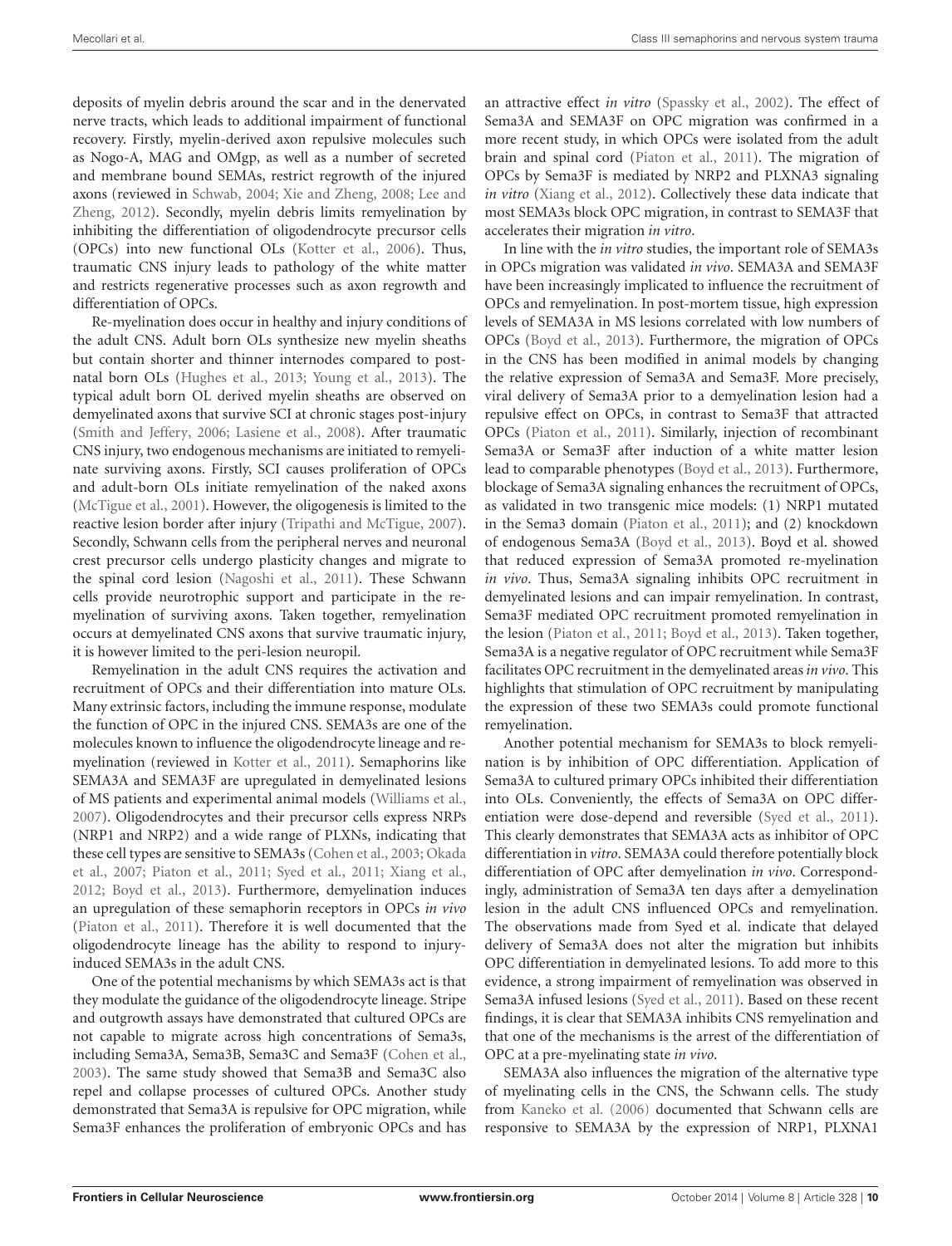and PLXNA4. Furthermore, stripe assays demonstrated that Sema3A has a repulsive effect on the migration of Schwann cells. Consistent with the *in vitro* findings, the *in vivo* observations revealed that this repulsive effect of Sema3A on Schwann cells is suppressed by Xanthofulvin treatment [\(Kaneko et al.,](#page-13-18) [2006\)](#page-13-18). It is known that after SCI in adult rat, Schwann cells are capable to migrate from the periphery to the injury site and start remyelination [\(Nagoshi et al.,](#page-14-35) [2011\)](#page-14-35). Xanthofulvin treatment in the injured spinal cord indeed promoted extensive Schwann cell migration and remyelination in the lesion site [\(Kaneko et al.,](#page-13-18) [2006\)](#page-13-18). This suggests yet another mechanism by which SEMA3A could inhibit CNS remyelination and that is via inhibition of Schwann cell migration *in vivo*.

SEMA3s are not the only ligands of NRPs that have a role in remyelination. The extracellular domain of NRP1 can form a receptor complex with EGFRs on the cell surface of tumor cells. NRP1 regulates clustering of EGFRs and elevates the activity of their signaling pathway [\(Rizzolio et al.,](#page-15-7) [2012\)](#page-15-7). It seems plausible that NRP1 forms complexes with EGFRs at the oligodendrocyte lineage as well. A study that used a gain and loss of EGFR function approach showed that EGFR signaling plays a significant role in remyelination in adult mice [\(Aguirre et al.,](#page-12-38) [2007\)](#page-12-38) by promoting: (1) proliferation of OPCs, (2) migration into the white matter lesion, (3) adult oligogenesis and importantly (4) axon remyelination. Appropriately, these pro-remyelination effects were decreased in transgenic mice with hypoactive EGFR signaling, as demonstrated in the same study. Hence, enhancing EGFR signaling could be a strategy to target the regenerative processes of remyelination after CNS trauma. As mentioned above, SEMA3A signaling via NRP1 seems to have opposing effects on remyelination compared to EGFR. However, it is unknown whether there is functional competition between both ligands for NRP1 binding on OLs and if this may influence remyelination.

PDGF is one of the critical growth factors that regulate OPC proliferation, survival and migration of the OL lineage. PDGF is therefore suggested to be important for the distribution of OPCs during development and adulthood (reviewed in [Mitew et al.,](#page-14-36) [2014\)](#page-14-36). PDGF signaling could also have a clinical relevant role since the PDGF alpha receptors (PDGFαR) are expressed at OPCs in healthy white matter and active MS lesions of humans [\(Wilson](#page-16-32) [et al.,](#page-16-32) [2006\)](#page-16-32). Thus, PDGF signaling on OPCs is associated with remyelinating areas in the adult CNS of humans. Interestingly enough, NRP1 has been shown to mediate PDGF signaling in various cell types including: hepatic satellite cells [\(Cao et al.,](#page-12-3) [2010\)](#page-12-3), mesenchymal stem cells [\(Ball et al.,](#page-12-2) [2010\)](#page-12-2) and vascular smooth muscle cells [\(Banerjee et al.,](#page-12-1) [2006;](#page-12-1) [Pellet-Many et al.,](#page-15-8) [2011\)](#page-15-8). As described earlier, NRPs are expressed in OPCs and play a significant role in re-myelination. The above studies do not rule out the possibility that NRP1 may be acting via yet another non-classical binding partner. Hence, NRP1 dependent signaling of SEMA3s may additionally counteract PDGF induced OPC survival, proliferation and migration.

Taken together the above experimental data suggest that SEMA3s modify the function of the oligodendrocyte lineage. Multiple SEMA3s inhibit OL migration *in vitro*. Furthermore, Sema3A has been shown to inhibit remyelination by blocking the recruitment of OPCs and their differentiation into myelinating

OLs and could also inhibit the recruitment of Schwann cells. In contrast to the inhibitory functions of most SEMA3s, SEMA3F stands out as the only secreted semaphorin that exerts chemoattractive properties for OPCs with the potential to promote remyelination. Future studies should focus on targeting specific SEMA3s or their receptors as a potential approach to improve re-myelination. NRP1 could be targeted to enhance remyelination by inhibiting the function of Sema3A. Blockage of Sema3A signaling may be beneficial for remyelination by stimulating OPC recruitment and differentiation at the neural scar. Furthermore, interference with SEMA3A may facilitate EGF and PDGF signaling via NRP1 and thereby promote remyelination. A selective inhibitor of SEMA3A-NRP1 signaling would not affect the pro-myelinating effects of SEMA3F since it signals mainly via NRP2. Hence, injury-induced SEMA3F may still promote OPC migration in the lesion site and promote remyelination. The evidence accumulated from multiple studies in demyelination lesions, proposes that alternative strategies to promote remyelination could focus on enhancing SEMA3F mediated OPC migration, which in combination with boosting EGF and PDGF signaling might result in sufficient remyelination. Finally, based on research in the field of MS, it has been suggested that the acute immune response could promote re-myelination but this function may be restricted in later stages (reviewed in [Kotter et al.,](#page-14-10) [2011\)](#page-14-10). The high expression of SEMA3s after 2 weeks of traumatic injury correlates strongly with restricted remyelination.

### **CONCLUSIONS**

This review outlined the functions of SEMA3s and their receptors in key biological processes that play a prominent role following traumatic CNS injury, including (1) axonal regeneration; (2) revascularization; (3) immune response; and (4) re-myelination (**[Figure 1](#page-11-1)**). SEMA3s and their receptors can affect the aforementioned processes in both the acute and sub-chronic/chronic stages of traumatic CNS injury. In the acute phase of CNS injury local expression of SEMA3s may negatively regulate axonal regeneration by interfering with the neuroprotective functions of VEGFA, re-vascularization by directly regulating EC adhesion, migration, proliferation and survival or by suppressing the pro-angiogenesis effects of VEGFA, immune response by inhibiting the mobility of monocytes, B-lymphocytes and possibly by silencing the pro-inflammatory effects of platelet cells, and re-myelination by arresting close-by OPCs in a premature stage before chronic stages of injury is initiated.

In the sub-chronic and chronic phase of CNS injury SEMA3s may inhibit axonal regeneration by inducing apoptosis of neurons and by preventing axons to penetrate scar tissue. They may also restrict re-vascularization by SEMA3B inhibition of the recruitment of pericytes that normally stabilize new blood vessels and by SEMA3A mediated elevation of the vascular permeability of blood vessels even when the expression of VEGFA declines. This increased vascular permeability may have a direct impact on the chronic immune response where SEMA3s are shown to inhibit the proliferation of recruited T-lymphocytes and antagonize the synthesis of cytokines such as IL-2, IL-4, IL-10 and IFNγ. Furthermore SEMA3A induces apoptosis of microglia that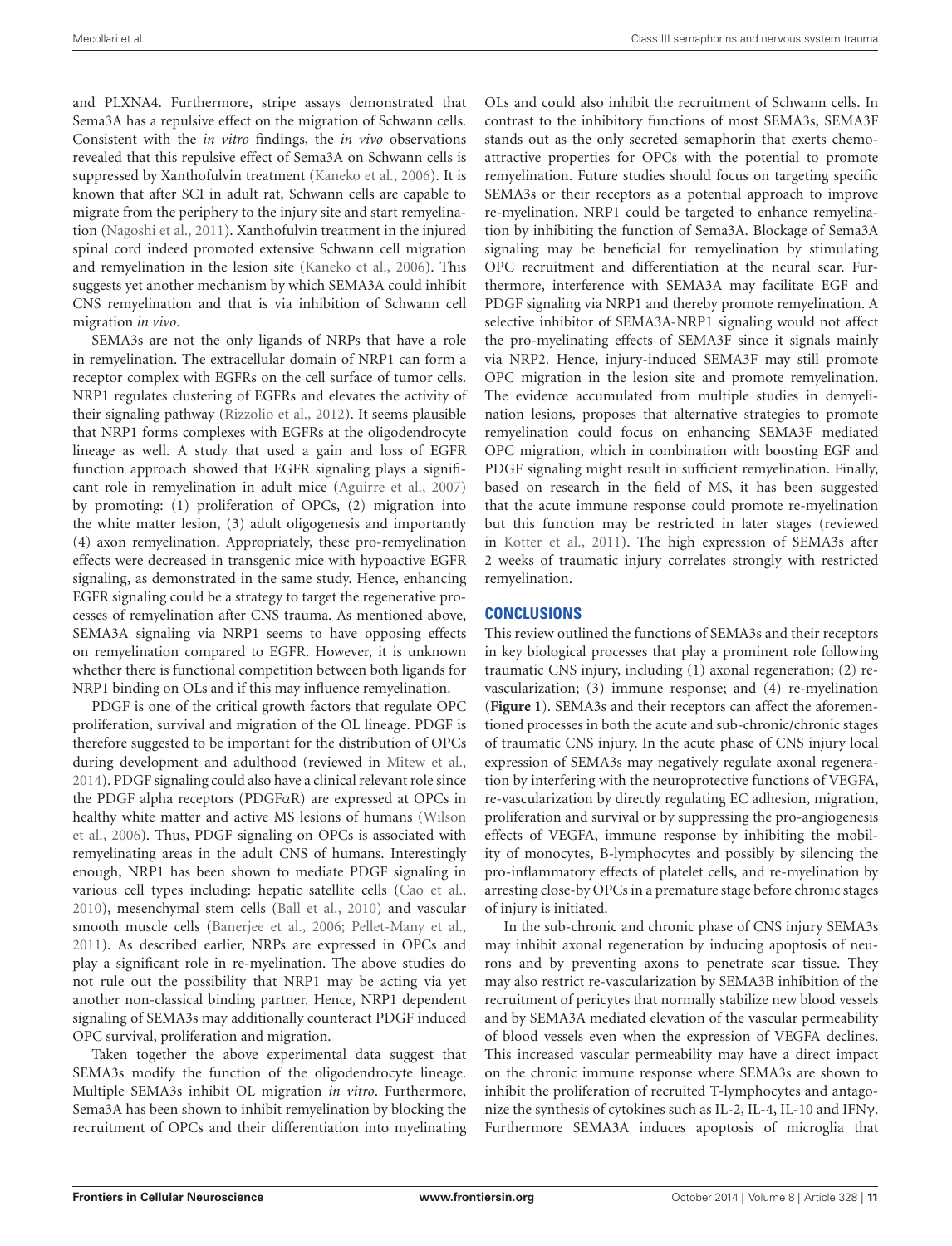

<span id="page-11-1"></span>large consequence for cellular remodeling and wound healing. The secreted SEMA3s have a wide range of biological effects on the resident glial cells and neurons, and additionally affect the blood derived cells that infiltrate the lesion PDGF, platelet-derived growth factor; SC, Schwann cells; T-cell, T-lymphocyte; TGF-β, transforming growth factor—beta.

express NRP1 and thereby influence the survival and axonal regeneration capacity of injured CNS neurons. Additionally SEMA3A induces cell death of M2 macrophages and could thereby induce a "pro-inflammatory" M1 macrophage environment in the scar. An intriguing but yet not fully established hypothesis is that SEMA3s might modulate TGF-β non-canonical signaling via NRPs at inflammatory cells near the scar tissue. Finally, re-myelination is also affected by SEMA3s at the chronic stages of injury. In particular SEMA3A inhibits the recruitment and differentiation of OPCs and inhibits the mobility of migrating Schwann cells. In contrast, SEMA3F promotes OPC migration and remyelination. Lastly, SEMA3A signaling via NRP1 might antagonize furin-processed SEMA3F, EGF and PDGF signaling pathways that all posses the ability to stimulate remyelination.

#### **PERSPECTIVES**

Since the discovery of Sema3A in 1993, SEMA3s signaling and their receptors were increasingly recognized to be involved in key processes influencing axonal outgrowth and guidance. However, substantial evidence indicates that SEMA3s also participate in cell-to-cell communication systems that underlie angiogenesis,

inflammation and re-myelination. It will be necessary to combine the knowledge obtained from the research fields of vascular biology, cancer biology, immunology and glial biology in order to better understand the role of SEMA3s signaling in CNS trauma. A combinatorial approach involving these fields of research may be necessary in order to move closer towards a therapy for traumatic CNS injury. SEMA3s are an important target in strategies that aim to repair traumatic spinal cord and brain injuries, however the sometimes overlooked pleiotropic nature of their NRP receptors needs to be addressed/understood in a more thorough fashion in future studies.

#### **ACKNOWLEDGMENTS**

This review was supported by the EU Seventh Framework Program (FP7) Marie Curie Actions (AxRegen) and conducted at the Netherlands Institute for Neuroscience (NIN), a research institute of the Royal Netherlands Academy of Arts and Sciences (KNAW).

#### **REFERENCES**

<span id="page-11-0"></span>Acevedo, L. M., Barillas, S., Weis, S. M., Göthert, J. R., and Cheresh, D. A. (2008). Semaphorin 3A suppresses VEGF-mediated angiogenesis yet acts as a vascular permeability factor. *Blood* 111, 2674–2680. doi: 10.1182/blood-2007-08-110205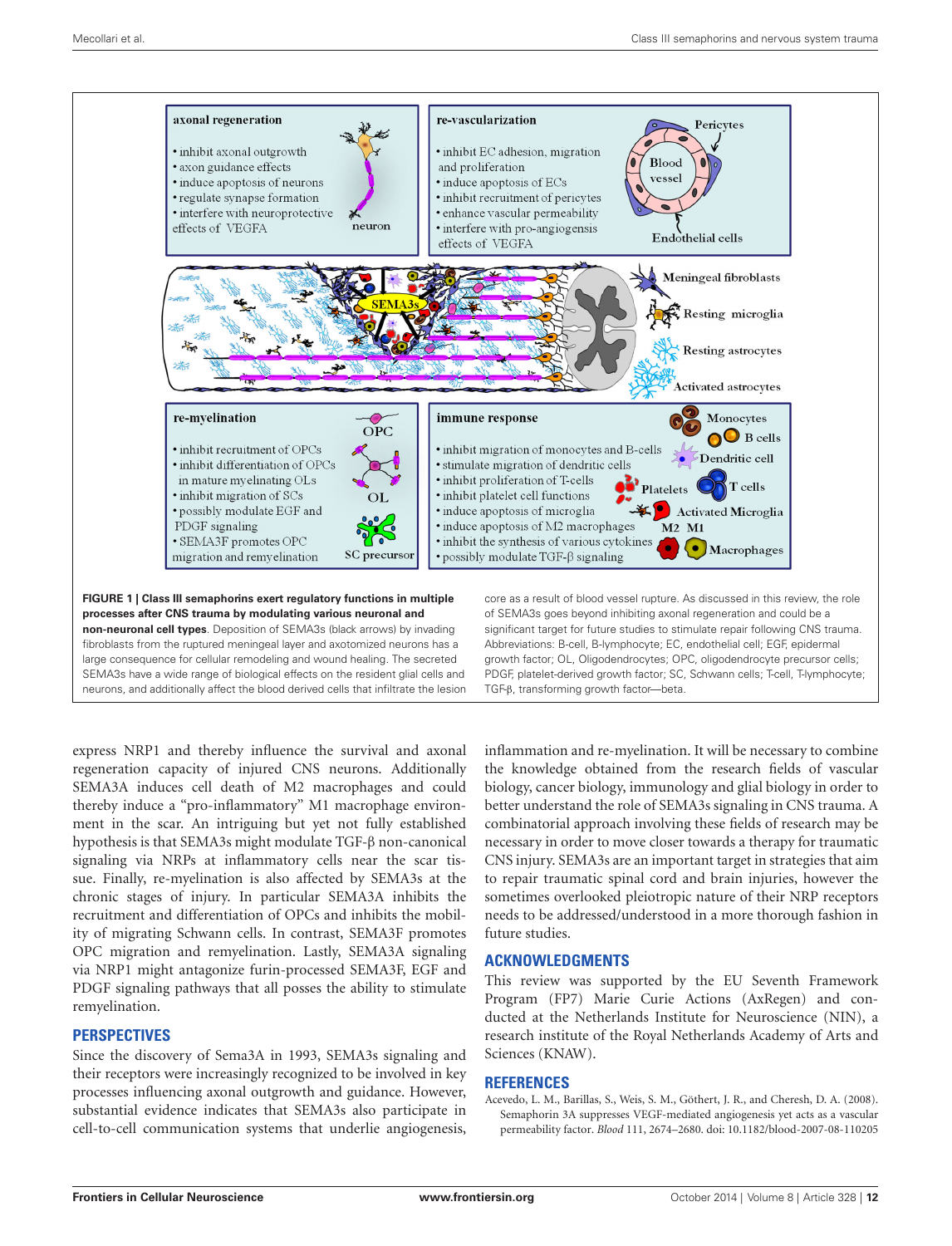- <span id="page-12-14"></span>Adams, R. H., and Eichmann, A. (2010). Axon guidance molecules in vascular patterning. *Cold Spring Harb. Perspect. Biol.* 2:a001875. doi: 10.1101/cshperspect. a001875
- <span id="page-12-0"></span>Adams, R. H., Lohrum, M., Klostermann, A., Betz, H., and Puschel, A. W. (1997). The chemorepulsive activity of secreted semaphorins is regulated by furin-dependent proteolytic processing. *EMBO J.* 16, 6077–6086. doi: 10. 1093/emboj/16.20.6077
- <span id="page-12-8"></span>Afshari, F. T., Kappagantula, S., and Fawcett, J. W. (2009). Extrinsic and intrinsic factors controlling axonal regeneration after spinal cord injury. *Expert Rev. Mol. Med.* 11:e37. doi: 10.1017/S1462399409001288
- <span id="page-12-38"></span>Aguirre, A., Dupree, J. L., Mangin, J. M., and Gallo, V. (2007). A functional role for EGFR signaling in myelination and remyelination. *Nat. Neurosci.* 10, 990–1002. doi: 10.1038/nn1938
- <span id="page-12-11"></span>Appleton, B. A., Wu, P., Maloney, J., Yin, J., Liang, W. C., Stawicki, S., et al. (2007). Structural studies of neuropilin/antibody complexes provide insights into semaphorin and VEGF binding. *EMBO J.* 26, 4902–4912. doi: 10.1038/sj. emboj.7601906
- <span id="page-12-28"></span>Arnold, S. A., and Hagg, T. (2011). Anti-inflammatory treatments during the chronic phase of spinal cord injury improve locomotor function in adult mice. *J. Neurotrauma* 28, 1995–2002. doi: 10.1089/neu.2011.1888
- <span id="page-12-24"></span>Avraamides, C. J., Garmy-Susini, B., and Varner, J. A. (2008). Integrins in angiogenesis and lymphangiogenesis. *Nat. Rev. Cancer* 8, 604–617. doi: 10.1038/nrc 2353
- <span id="page-12-30"></span>Bachstetter, A. D., Rowe, R. K., Kaneko, M., Goulding, D., Lifshitz, J., and Van Eldik, L. J. (2013). The p38alpha MAPK regulates microglial responsiveness to diffuse traumatic brain injury. *J. Neurosci.* 33, 6143–6153. doi: 10.1523/JNEUROSCI. 5399-12.2013
- <span id="page-12-2"></span>Ball, S. G., Bayley, C., Shuttleworth, C. A., and Kielty, C. M. (2010). Neuropilin-1 regulates platelet-derived growth factor receptor signalling in mesenchymal stem cells. *Biochem. J.* 427, 29–40. doi: 10.1042/BJ20091512
- <span id="page-12-1"></span>Banerjee, S., Sengupta, K., Dhar, K., Mehta, S., D'Amore, P. A., Dhar, G., et al. (2006). Breast cancer cells secreted platelet-derived growth factor-induced motility of vascular smooth muscle cells is mediated through neuropilin-1. *Mol. Carcinog.* 45, 871–880. doi: 10.1002/mc.20248
- <span id="page-12-25"></span>Banu, N., Teichman, J., Dunlap-Brown, M., Villegas, G., and Tufro, A. (2006). Semaphorin 3C regulates endothelial cell function by increasing integrin activity. *FASEB J.* 20, 2150–2152. doi: 10.1096/fj.05-5698fje
- <span id="page-12-4"></span>Barberis, D., Artigiani, S., Casazza, A., Corso, S., Giordano, S., Love, C. A., et al. (2004). Plexin signaling hampers integrin-based adhesion, leading to Rhokinase independent cell rounding and inhibiting lamellipodia extension and cell motility. *FASEB J.* 18, 592–594. doi: 10.1096/fj.03-0957fje
- <span id="page-12-13"></span>Bartanusz, V., Jezova, D., Alajajian, B., and Digicaylioglu, M. (2011). The bloodspinal cord barrier: morphology and clinical implications. *Ann. Neurol.* 70, 194– 206. doi: 10.1002/ana.22421
- <span id="page-12-15"></span>Bartholdi, D., Rubin, B. P., and Schwab, M. E. (1997). VEGF mRNA induction correlates with changes in the vascular architecture upon spinal cord damage in the rat. *Eur. J. Neurosci.* 9, 2549–2560. doi: 10.1111/j.1460-9568.1997.tb 01684 x
- <span id="page-12-31"></span>Bartus, K., James, N. D., Didangelos, A., Bosch, K. D., Verhaagen, J., Yáñez-Muñoz, R. J., et al. (2014). Large-scale chondroitin sulfate proteoglycan digestion with chondroitinase gene therapy leads to reduced pathology and modulates macrophage phenotype following spinal cord contusion injury. *J. Neurosci.* 34, 4822–4836. doi: 10.1523/JNEUROSCI.4369-13.2014
- <span id="page-12-27"></span>Beck, K. D., Nguyen, H. X., Galvan, M. D., Salazar, D. L., Woodruff, T. M., and Anderson, A. J. (2010). Quantitative analysis of cellular inflammation after traumatic spinal cord injury: evidence for a multiphasic inflammatory response in the acute to chronic environment. *Brain* 133, 433–447. doi: 10. 1093/brain/awp322
- <span id="page-12-17"></span>Benton, R. L., Maddie, M. A., Gruenthal, M. J., Hagg, T., and Whittemore, S. R. (2009). Neutralizing endogenous VEGF following traumatic spinal cord injury modulates microvascular plasticity but not tissue sparing or functional recovery. *Curr. Neurovasc. Res.* 6, 124–131. doi: 10.2174/156720209788185678
- <span id="page-12-19"></span>Benton, R. L., and Whittemore, S. R. (2003). VEGF165 therapy exacerbates secondary damage following spinal cord injury. *Neurochem. Res.* 28, 1693–1703. doi: 10.1023/A:1026013106016
- <span id="page-12-22"></span>Bielenberg, D. R., Hida, Y., Shimizu, A., Kaipainen, A., Kreuter, M., Kim, C. C., et al. (2004). Semaphorin 3F, a chemorepulsant for endothelial cells, induces a poorly vascularized, encapsulated, nonmetastatic tumor phenotype. *J. Clin. Invest.* 114, 1260–1271. doi: 10.1172/jci200421378
- <span id="page-12-7"></span>Boyd, A., Zhang, H., and Williams, A. (2013). Insufficient OPC migration into demyelinated lesions is a cause of poor remyelination in MS and mouse models. *Acta Neuropathol.* 125, 841–859. doi: 10.1007/s00401-013-1112-y
- <span id="page-12-9"></span>Bradbury, E. J., Moon, L. D., Popat, R. J., King, V. R., Bennett, G. S., Patel, P. N., et al. (2002). Chondroitinase ABC promotes functional recovery after spinal cord injury. *Nature* 416, 636–640. doi: 10.1038/416636a
- <span id="page-12-36"></span>Buss, A., Pech, K., Kakulas, B. A., Martin, D., Schoenen, J., Noth, J., et al. (2008). TGF-beta1 and TGF-beta2 expression after traumatic human spinal cord injury. *Spinal Cord* 46, 364–371. doi: 10.1038/sj.sc.3102148
- <span id="page-12-3"></span>Cao, S., Yaqoob, U., Das, A., Shergill, U., Jagavelu, K., Huebert, R. C., et al. (2010). Neuropilin-1 promotes cirrhosis of the rodent and human liver by enhancing PDGF/TGF-beta signaling in hepatic stellate cells. *J. Clin. Invest.* 120, 2379–2394. doi: 10.1172/JCI41203
- <span id="page-12-18"></span>Carmeliet, P., and Jain, R. K. (2011). Molecular mechanisms and clinical applications of angiogenesis. *Nature* 473, 298–307. doi: 10.1038/nature10144
- <span id="page-12-20"></span>Carmeliet, P., and Tessier-Lavigne, M. (2005). Common mechanisms of nerve and blood vessel wiring. *Nature* 436, 193–200. doi: 10.1038/nature03875
- <span id="page-12-21"></span>Casazza, A., Fu, X., Johansson, I., Capparuccia, L., Andersson, F., Giustacchini, A., et al. (2011). Systemic and targeted delivery of semaphorin 3A inhibits tumor angiogenesis and progression in mouse tumor models. *Arterioscler. Thromb. Vasc. Biol.* 31, 741–749. doi: 10.1161/ATVBAHA.110.211920
- <span id="page-12-12"></span>Casella, G. T., Bunge, M. B., and Wood, P. M. (2006). Endothelial cell loss is not a major cause of neuronal and glial cell death following contusion injury of the spinal cord. *Exp. Neurol.* 202, 8–20. doi: 10.1016/j.expneurol.2006.05.028
- <span id="page-12-5"></span>Castellani, V., Chedotal, A., Schachner, M., Faivre-Sarrailh, C., and Rougon, G. (2000). Analysis of the L1-deficient mouse phenotype reveals cross-talk between Sema3A and L1 signaling pathways in axonal guidance. *Neuron* 27, 237–249. doi: 10.1016/s0896-6273(00)00033-7
- <span id="page-12-6"></span>Castellani, V., De Angelis, E., Kenwrick, S., and Rougon, G. (2002). Cis and trans interactions of L1 with neuropilin-1 control axonal responses to semaphorin 3A. *EMBO J.* 21, 6348–6357. doi: 10.1093/emboj/cdf645
- <span id="page-12-35"></span>Catalano, A., Caprari, P., Moretti, S., Faronato, M., Tamagnone, L., and Procopio, A. (2006). Semaphorin-3A is expressed by tumor cells and alters T-cell signal transduction and function. *Blood* 107, 3321–3329. doi: 10.1182/blood-2005-06- 2445
- <span id="page-12-23"></span>Cerani, A., Tetreault, N., Menard, C., Lapalme, E., Patel, C., Sitaras, N., et al. (2013). Neuron-derived semaphorin 3A is an early inducer of vascular permeability in diabetic retinopathy via neuropilin-1. *Cell Metab.* 18, 505–518. doi: 10.1016/j. cmet.2013.09.003
- <span id="page-12-26"></span>Chavarría, A., and Cárdenas, G. (2013). Neuronal influence behind the central nervous system regulation of the immune cells. *Front. Integr. Neurosci.* 7:64. doi: 10.3389/fnint.2013.00064
- <span id="page-12-16"></span>Chen, C. H., Huang, S. Y., Chen, N. F., Feng, C. W., Hung, H. C., Sung, C. S., et al. (2013). Intrathecal granulocyte colony-stimulating factor modulate glial cell line-derived neurotrophic factor and vascular endothelial growth factor a expression in glial cells after experimental spinal cord ischemia. *Neuroscience* 242, 39–52. doi: 10.1016/j.neuroscience.2013.02.017
- <span id="page-12-29"></span>Chernykh, E. R., Shevela, E. Y., Sakhno, L. V., Tikhonova, M. A., Petrovsky, Y. L., and Ostanin, A. A. (2010). The generation and properties of human M2 like macrophages: potential candidates for CNS repair? *Cell Ther. Transpant* 2, e.000080.01. doi: 10.3205/ctt-2010-en-000080.01
- <span id="page-12-34"></span>Choi, Y. I., Duke-Cohan, J. S., Ahmed, W. B., Handley, M. A., Mann, F., Epstein, J. A., et al. (2008). PlexinD1 glycoprotein controls migration of positively selected thymocytes into the medulla. *Immunity* 29, 888–898. doi: 10.1016/j. immuni.2008.10.008
- <span id="page-12-37"></span>Cohen, R. I., Rottkamp, D. M., Maric, D., Barker, J. L., and Hudson, L. D. (2003). A role for semaphorins and neuropilins in oligodendrocyte guidance. *J. Neurochem.* 85, 1262–1278. doi: 10.1046/j.1471-4159.2003.01722.x
- <span id="page-12-32"></span>David, S., and Kroner, A. (2011). Repertoire of microglial and macrophage responses after spinal cord injury. *Nat. Rev. Neurosci.* 12, 388–399. doi: 10. 1038/nrn3053
- <span id="page-12-10"></span>Davies, J. E., Tang, X., Denning, J. W., Archibald, S. J., and Davies, S. J. (2004). Decorin suppresses neurocan, brevican, phosphacan and NG2 expression and promotes axon growth across adult rat spinal cord injuries. *Eur. J. Neurosci.* 19, 1226–1242. doi: 10.1111/j.1460-9568.2004.03184.x
- <span id="page-12-33"></span>Delaire, S., Billard, C., Tordjman, R., Chédotal, A., Elhabazi, A., Bensussan, A., et al. (2001). Biological activity of soluble CD100. II. Soluble CD100, similarly to H-SemaIII, inhibits immune cell migration. *J. Immunol.* 166, 4348–4354. doi: 10. 4049/jimmunol.166.7.4348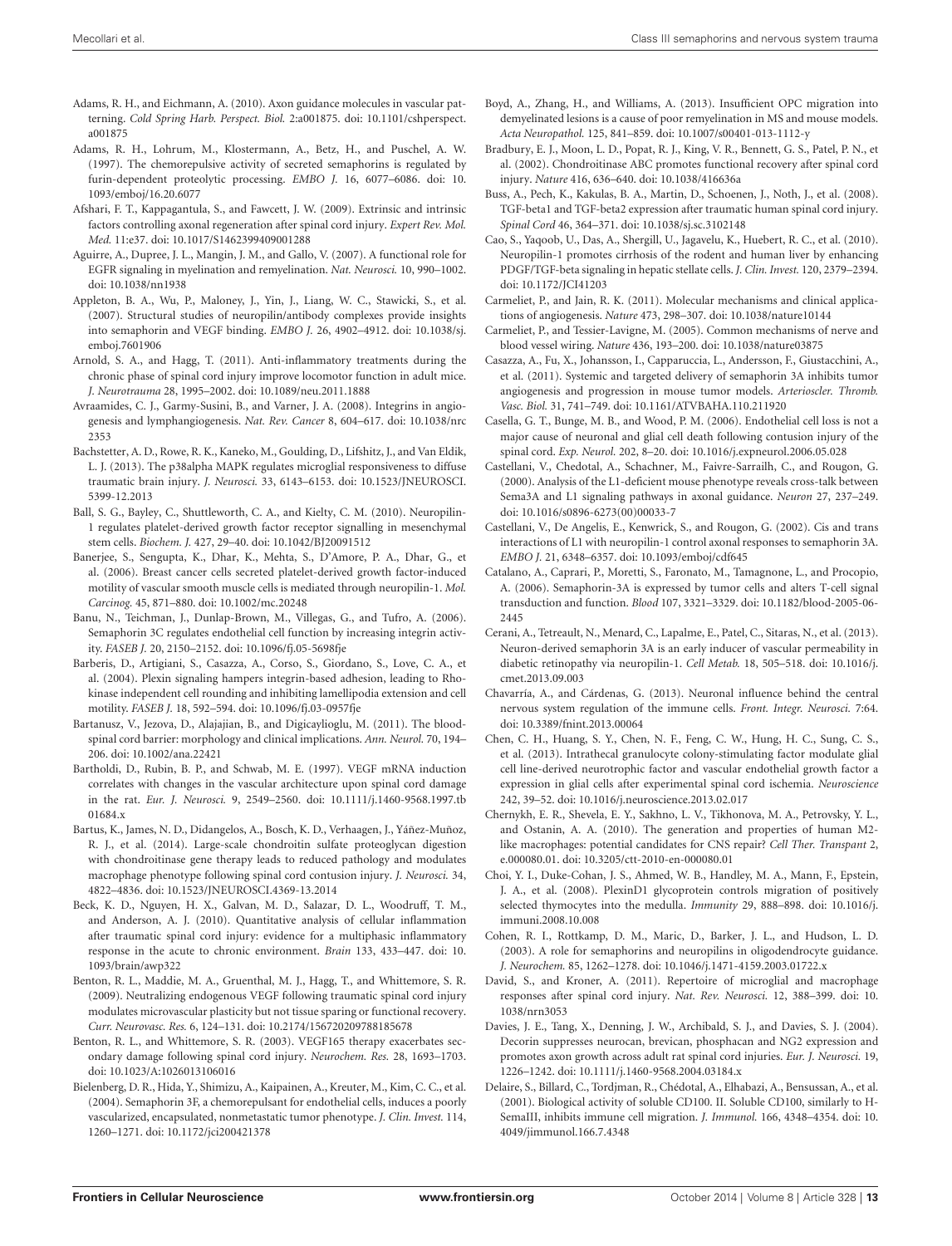- <span id="page-13-25"></span>De Laporte, L., des Rieux, A., Tuinstra, H. M., Zelivyanskaya, M. L., De Clerck, N. M., Postnov, A. A., et al. (2011). Vascular endothelial growth factor and fibroblast growth factor 2 delivery from spinal cord bridges to enhance angiogenesis following injury. *J. Biomed. Mater. Res. A* 98, 372–382. doi: 10.1002/jbm. a.33112
- <span id="page-13-8"></span>De Winter, F., Oudega, M., Lankhorst, A. J., Hamers, F. P., Blits, B., Ruitenberg, M. J., et al. (2002). Injury-induced class 3 semaphorin expression in the rat spinal cord. *Exp. Neurol.* 175, 61–75. doi: 10.1006/exnr.2002.7884
- <span id="page-13-16"></span>De Wit, J., De Winter, F., Klooster, J., and Verhaagen, J. (2005). Semaphorin 3A displays a punctate distribution on the surface of neuronal cells and interacts with proteoglycans in the extracellular matrix. *Mol. Cell. Neurosci.* 29, 40–55. doi: 10.1016/j.mcn.2004.12.009
- <span id="page-13-17"></span>Dick, G., Tan, C. L., Alves, J. N., Ehlert, E. M., Miller, G. M., Hsieh-Wilson, L. C., et al. (2013). Semaphorin 3A binds to the perineuronal nets via chondroitin sulfate type E motifs in rodent brains. *J. Biol. Chem.* 288, 27384–27395. doi: 10. 1074/jbc.M111.310029
- <span id="page-13-30"></span>Donnelly, D. J., and Popovich, P. G. (2008). Inflammation and its role in neuroprotection, axonal regeneration and functional recovery after spinal cord injury. *Exp. Neurol.* 209, 378–388. doi: 10.1016/j.expneurol.2007.06.009
- <span id="page-13-21"></span>Engelhardt, B., and Coisne, C. (2011). Fluids and barriers of the CNS establish immune privilege by confining immune surveillance to a two-walled castle moat surrounding the CNS castle. *Fluids Barriers CNS* 8:4. doi: 10.1186/2045- 8118-8-4
- <span id="page-13-24"></span>Facchiano, F., Fernandez, E., Mancarella, S., Maira, G., Miscusi, M., D'Arcangelo, D., et al. (2002). Promotion of regeneration of corticospinal tract axons in rats with recombinant vascular endothelial growth factor alone and combined with adenovirus coding for this factor. *J. Neurosurg.* 97, 161–168. doi: 10.3171/jns. 2002.97.1.0161
- <span id="page-13-7"></span>Falk, J., Bechara, A., Fiore, R., Nawabi, H., Zhou, H., Hoyo-Becerra, C., et al. (2005). Dual functional activity of semaphorin 3B is required for positioning the anterior commissure. *Neuron* 48, 63–75. doi: 10.1016/j.neuron.2005. 08.033
- <span id="page-13-26"></span>Fantin, A., Herzog, B., Mahmoud, M., Yamaji, M., Plein, A., Denti, L., et al. (2014). Neuropilin 1 (NRP1) hypomorphism combined with defective VEGF-A binding reveals novel roles for NRP1 in developmental and pathological angiogenesis. *Development* 141, 556–562. doi: 10.1242/dev.103028
- <span id="page-13-2"></span>Favier, B., Alam, A., Barron, P., Bonnin, J., Laboudie, P., Fons, P., et al. (2006). Neuropilin-2 interacts with VEGFR-2 and VEGFR-3 and promotes human endothelial cell survival and migration. *Blood* 108, 1243–1250. doi: 10. 1182/blood-2005-11-4447
- <span id="page-13-33"></span>Ferguson, A. R., Christensen, R. N., Gensel, J. C., Miller, B. A., Sun, F., Beattie, E. C., et al. (2008). Cell death after spinal cord injury is exacerbated by rapid TNF alpha-induced trafficking of GluR2-lacking AMPARs to the plasma membrane. *J. Neurosci.* 28, 11391–11400. doi: 10.1523/JNEUROSCI.3708- 08.2008
- <span id="page-13-22"></span>Figley, S. A., Khosravi, R., Legasto, J. M., Tseng, Y. F., and Fehlings, M. (2014). Characterization of vascular disruption and blood-spinal cord barrier permeability following traumatic spinal cord injury. *J. Neurotrauma* 31, 541–552. doi: 10. 1089/neu.2013.3034
- <span id="page-13-32"></span>Fleming, J. C., Norenberg, M. D., Ramsay, D. A., Dekaban, G. A., Marcillo, A. E., Saenz, A. D., et al. (2006). The cellular inflammatory response in human spinal cords after injury. *Brain* 129, 3249–3269. doi: 10.1093/brain/awl296
- <span id="page-13-36"></span>Franklin, R. J., and Ffrench-Constant, C. (2008). Remyelination in the CNS: from biology to therapy. *Nat. Rev. Neurosci.* 9, 839–855. doi: 10.1038/nrn2480
- <span id="page-13-6"></span>Fukasawa, M., Matsushita, A., and Korc, M. (2007). Neuropilin-1 interacts with integrin beta1 and modulates pancreatic cancer cell growth, survival and invasion. *Cancer Biol. Ther.* 6, 1173–1180. doi: 10.4161/cbt.6.8.4363
- <span id="page-13-29"></span>Fukushima, Y., Okada, M., Kataoka, H., Hirashima, M., Yoshida, Y., Mann, F., et al. (2011). Sema3E-PlexinD1 signaling selectively suppresses disoriented angiogenesis in ischemic retinopathy in mice. *J. Clin. Invest.* 121, 1974–1985. doi: 10.1172/JCI44900
- <span id="page-13-34"></span>Genovese, T., Mazzon, E., Crisafulli, C., Di Paola, R., Muià, C., Esposito, E., et al. (2008). TNF-alpha blockage in a mouse model of SCI: evidence for improved outcome. *Shock* 29, 32–41. doi: 10.1097/shk.0b013e318059053a
- <span id="page-13-13"></span>Geretti, E., Shimizu, A., and Klagsbrun, M. (2008). Neuropilin structure governs VEGF and semaphorin binding and regulates angiogenesis. *Angiogenesis* 11, 31– 39. doi: 10.1007/s10456-008-9097-1
- <span id="page-13-27"></span>Geretti, E., Shimizu, A., Kurschat, P., and Klagsbrun, M. (2007). Site-directed mutagenesis in the B-neuropilin-2 domain selectively enhances its affinity to

VEGF165, but not to semaphorin 3F. *J. Biol. Chem.* 282, 25698–25707. doi: 10. 1074/jbc.m702942200

- <span id="page-13-15"></span>Giger, R. J., Hollis, E. R., and Tuszynski, M. H. (2010). Guidance molecules in axon regeneration. *Cold Spring Harb. Perspect. Biol.* 2:a001867. doi: 10. 1101/cshperspect.a001867
- <span id="page-13-4"></span>Glinka, Y., and Prud'homme, G. J. (2008). Neuropilin-1 is a receptor for transforming growth factor beta-1, activates its latent form and promotes regulatory T cell activity. *J. Leukoc. Biol.* 84, 302–310. doi: 10.1189/jlb.0208090
- <span id="page-13-5"></span>Glinka, Y., Stoilova, S., Mohammed, N., and Prud'homme, G. J. (2011). Neuropilin-1 exerts co-receptor function for TGF-beta-1 on the membrane of cancer cells and enhances responses to both latent and active TGF-beta. *Carcinogenesis* 32, 613–621. doi: 10.1093/carcin/bgq281
- <span id="page-13-1"></span>Gluzman-Poltorak, Z., Cohen, T., Herzog, Y., and Neufeld, G. (2000). Neuropilin-2 is a receptor for the vascular endothelial growth factor (VEGF) forms VEGF-145 and VEGF-165 [corrected]. *J. Biol. Chem.* 275, 18040–18045. doi: 10.1074/jbc. m909259199
- <span id="page-13-19"></span>Gu, C., Limberg, B. J., Whitaker, G. B., Perman, B., Leahy, D. J., Rosenbaum, J. S., et al. (2002). Characterization of neuropilin-1 structural features that confer binding to semaphorin 3A and vascular endothelial growth factor 165. *J. Biol. Chem.* 277, 18069–18076. doi: 10.1074/jbc.m201681200
- <span id="page-13-0"></span>Guo, H. F., Li, X., Parker, M. W., Waltenberger, J., Becker, P. M., and Vander Kooi, C. W. (2013). Mechanistic basis for the potent anti-angiogenic activity of Semaphorin 3F. *Biochemistry* 52, 7551–7558. doi: 10.1021/bi40 1034q
- <span id="page-13-28"></span>Guttmann-Raviv, N., Shraga-Heled, N., Varshavsky, A., Guimaraes-Sternberg, C., Kessler, O., and Neufeld, G. (2007). Semaphorin-3A and semaphorin-3F work together to repel endothelial cells and to inhibit their survival by induction of apoptosis. *J. Biol. Chem.* 282, 26294–26305. doi: 10.1074/jbc.m6097 11200
- <span id="page-13-14"></span>Harel, N. Y., and Strittmatter, S. M. (2006). Can regenerating axons recapitulate developmental guidance during recovery from spinal cord injury? *Nat. Rev. Neurosci.* 7, 603–616. doi: 10.1038/nrn1957
- <span id="page-13-9"></span>Hashimoto, M., Ino, H., Koda, M., Murakami, M., Yoshinaga, K., Yamazaki, M., et al. (2004). Regulation of semaphorin 3A expression in neurons of the rat spinal cord and cerebral cortex after transection injury. *Acta Neuropathol.* 107, 250– 256. doi: 10.1007/s00401-003-0805-z
- <span id="page-13-31"></span>Hawthorne, A. L., and Popovich, P. G. (2011). Emerging concepts in myeloid cell biology after spinal cord injury. *Neurotherapeutics* 8, 252–261. doi: 10. 1007/s13311-011-0032-6
- <span id="page-13-23"></span>Herrera, J. J., Nesic, O., and Narayana, P. A. (2009). Reduced vascular endothelial growth factor expression in contusive spinal cord injury. *J. Neurotrauma* 26, 995–1003. doi: 10.1089/neu.2008.0779
- <span id="page-13-3"></span>Herzog, B., Pellet-Many, C., Britton, G., Hartzoulakis, B., and Zachary, I. C. (2011). VEGF binding to NRP1 is essential for VEGF stimulation of endothelial cell migration, complex formation between NRP1 and VEGFR2 and signaling via FAK Tyr407 phosphorylation. *Mol. Biol. Cell* 22, 2766–2776. doi: 10.1091/mbc. e09-12-1061
- <span id="page-13-35"></span>Holl, E. K., Roney, K. E., Allen, I. C., Steinbach, E., Arthur, J. C., Buntzman, A., et al. (2012). Plexin-B2 and Plexin-D1 in dendritic cells: expression and IL-12/IL-23p40 production. *PLoS One* 7:e43333. doi: 10.1371/journal.pone.0043333
- <span id="page-13-37"></span>Hughes, E. G., Kang, S. H., Fukaya, M., and Bergles, D. E. (2013). Oligodendrocyte progenitors balance growth with self-repulsion to achieve homeostasis in the adult brain. *Nat. Neurosci.* 16, 668–676. doi: 10.1038/nn.3390.
- <span id="page-13-10"></span>Ji, J. D., Park-Min, K. H., and Ivashkiv, L. B. (2009). Expression and function of semaphorin 3A and its receptors in human monocyte-derived macrophages. *Hum. Immunol.* 70, 211–217. doi: 10.1016/j.humimm.2009.01.026
- <span id="page-13-11"></span>Jiang, S. X., Whitehead, S., Aylsworth, A., Slinn, J., Zurakowski, B., Chan, K., et al. (2010). Neuropilin 1 directly interacts with Fer kinase to mediate semaphorin 3A-induced death of cortical neurons. *J. Biol. Chem.* 285, 9908–9918. doi: 10. 1074/jbc.M109.080689
- <span id="page-13-20"></span>Jin, K. L., Mao, X. O., and Greenberg, D. A. (2000). Vascular endothelial growth factor: direct neuroprotective effect in in vitro ischemia. *Proc. Natl. Acad. Sci. U S A* 97, 10242–10247. doi: 10.1073/pnas.97.18.10242
- <span id="page-13-12"></span>Joyal, J. S., Sitaras, N., Binet, F., Rivera, J. C., Stahl, A., Zaniolo, K., et al. (2011). Ischemic neurons prevent vascular regeneration of neural tissue by secreting semaphorin 3A. *Blood* 117, 6024–6035. doi: 10.1182/blood-2010-10- 311589
- <span id="page-13-18"></span>Kaneko, S., Iwanami, A., Nakamura, M., Kishino, A., Kikuchi, K., Shibata, S., et al. (2006). A selective Sema3A inhibitor enhances regenerative responses and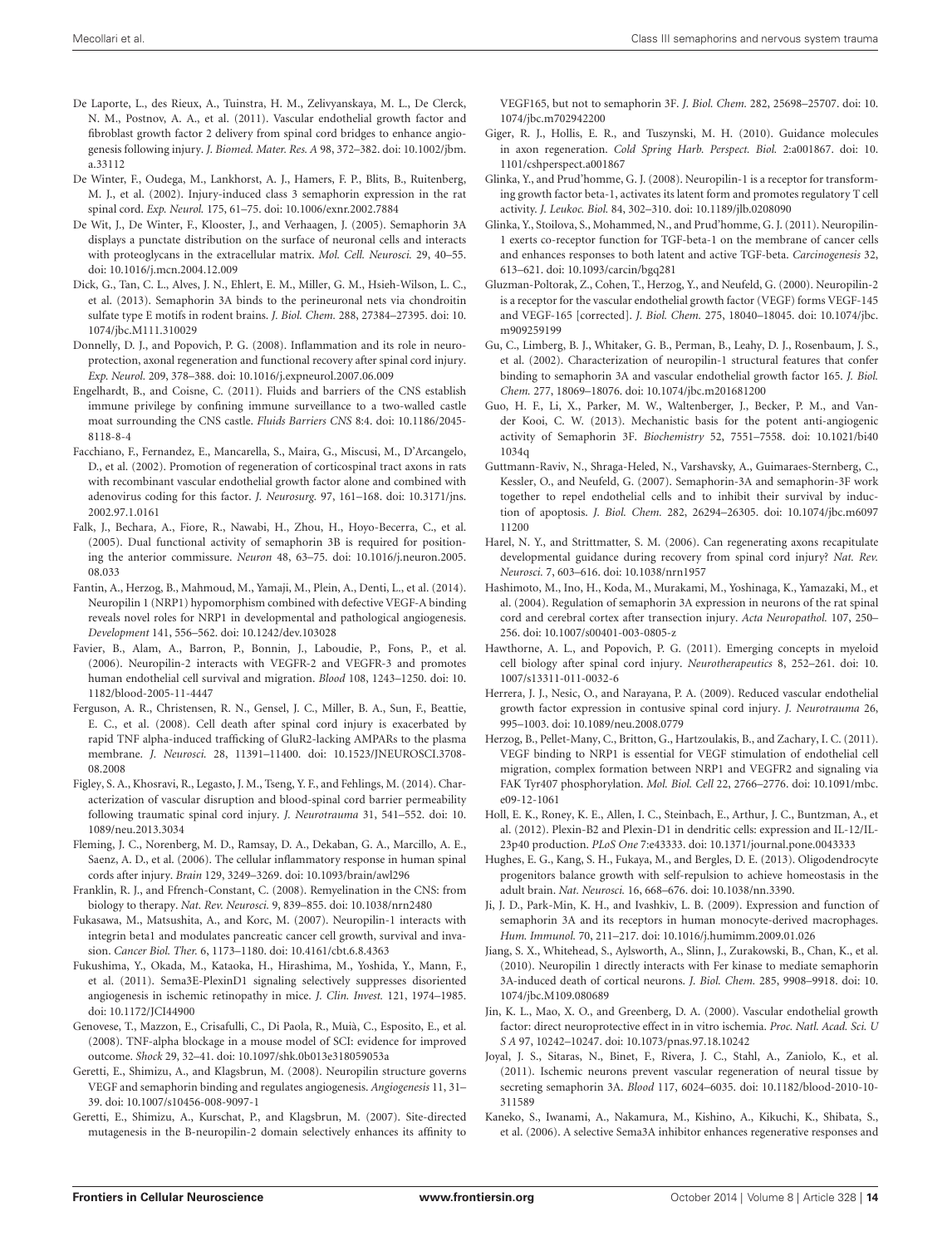functional recovery of the injured spinal cord. *Nat. Med.* 12, 1380–1389. doi: 10. 1038/nm1505

- <span id="page-14-21"></span>Karayan-Tapon, L., Wager, M., Guilhot, J., Levillain, P., Marquant, C., Clarhaut, J., et al. (2008). Semaphorin, neuropilin and VEGF expression in glial tumours: SEMA3G, a prognostic marker? *Br. J. Cancer* 99, 1153–1160. doi: 10.1038/sj.bjc. 6604641
- <span id="page-14-29"></span>Kashiwagi, H., Shiraga, M., Kato, H., Kamae, T., Yamamoto, N., Tadokoro, S., et al. (2005). Negative regulation of platelet function by a secreted cell repulsive protein, semaphorin 3A. *Blood* 106, 913–921. doi: 10.1182/blood-2004- 10-4092
- <span id="page-14-19"></span>Kessler, O., Shraga-Heled, N., Lange, T., Gutmann-Raviv, N., Sabo, E., Baruch, L., et al. (2004). Semaphorin-3F is an inhibitor of tumor angiogenesis. *Cancer Res.* 64, 1008–1015. doi: 10.1158/0008-5472.can-03-3090
- <span id="page-14-25"></span>Kigerl, K. A., Gensel, J. C., Ankeny, D. P., Alexander, J. K., Donnelly, D. J., and Popovich, P. G. (2009). Identification of two distinct macrophage subsets with divergent effects causing either neurotoxicity or regeneration in the injured mouse spinal cord. *J. Neurosci.* 29, 13435–13444. doi: 10.1523/JNEUROSCI. 3257-09.2009
- <span id="page-14-15"></span>Kikuchi, K., Kishino, A., Konishi, O., Kumagai, K., Hosotani, N., Saji, I., et al. (2003). In vitro and in vivo characterization of a novel semaphorin 3A inhibitor, SM-216289 or xanthofulvin. *J. Biol. Chem.* 278, 42985–42991. doi: 10.1074/jbc. m302395200
- <span id="page-14-0"></span>Kolodkin, A. L., Matthes, D. J., O'Connor, T. P., Patel, N. H., Admon, A., Bentley, D., et al. (1992). Fasciclin IV: sequence, expression, and function during growth cone guidance in the grasshopper embryo. *Neuron* 9, 831–845. doi: 10.1016/ 0896-6273(92)90237-8
- <span id="page-14-32"></span>Kotter, M. R., Li, W. W., Zhao, C., and Franklin, R. J. (2006). Myelin impairs CNS remyelination by inhibiting oligodendrocyte precursor cell differentiation. *J. Neurosci.* 26, 328–332. doi: 10.1523/jneurosci.2615-05.2006
- <span id="page-14-10"></span>Kotter, M. R., Stadelmann, C., and Hartung, H. P. (2011). Enhancing remyelination in disease—can we wrap it up? *Brain* 134, 1882–1900. doi: 10.1093/brain/ awr014
- <span id="page-14-2"></span>Kruger, R. P., Aurandt, J., and Guan, K. L. (2005). Semaphorins command cells to move. *Nat. Rev. Mol. Cell Biol.* 6, 789–800. doi: 10.1038/nrm1740
- <span id="page-14-14"></span>Kumagai, K., Hosotani, N., Kikuchi, K., Kimura, T., and Saji, I. (2003). Xanthofulvin, a novel semaphorin inhibitor produced by a strain of Penicillium. *J. Antibiot. (Tokyo)* 56, 610–616. doi: 10.7164/antibiotics.56.610
- <span id="page-14-8"></span>Kumanogoh, A., and Kikutani, H. (2013). Immunological functions of the neuropilins and plexins as receptors for semaphorins. *Nat. Rev. Immunol.* 13, 802– 814. doi: 10.1038/nri3545
- <span id="page-14-16"></span>Kundi, S., Bicknell, R., and Ahmed, Z. (2013). The role of angiogenic and woundhealing factors after spinal cord injury in mammals. *Neurosci. Res.* 76, 1–9. doi: 10.1016/j.neures.2013.03.013
- <span id="page-14-20"></span>Kutschera, S., Weber, H., Weick, A., De Smet, F., Genove, G., Takemoto, M., et al. (2011). Differential endothelial transcriptomics identifies semaphorin 3G as a vascular class 3 semaphorin. *Arterioscler. Thromb. Vasc. Biol.* 31, 151–159. doi: 10.1161/ATVBAHA.110.215871
- <span id="page-14-11"></span>Kwok, J. C., Dick, G., Wang, D., and Fawcett, J. W. (2011). Extracellular matrix and perineuronal nets in CNS repair. *Dev. Neurobiol.* 71, 1073–1089. doi: 10. 1002/dneu.20974
- <span id="page-14-24"></span>Lacroix, S., Chang, L., Rose-John, S., and Tuszynski, M. H. (2002). Delivery of hyper-interleukin-6 to the injured spinal cord increases neutrophil and macrophage infiltration and inhibits axonal growth. *J. Comp. Neurol.* 454, 213– 228. doi: 10.1002/cne.10407
- <span id="page-14-33"></span>Lasiene, J., Shupe, L., Perlmutter, S., and Horner, P. (2008). No evidence for chronic demyelination in spared axons after spinal cord injury in a mouse. *J. Neurosci.* 28, 3887–3896. doi: 10.1523/JNEUROSCI.4756-07.2008
- <span id="page-14-12"></span>Lee, J. K., Chow, R., Xie, F., Chow, S. Y., Tolentino, K. E., and Zheng, B. (2010). Combined genetic attenuation of myelin and semaphorinmediated growth inhibition is insufficient to promote serotonergic axon regeneration. *J. Neurosci.* 30, 10899–10904. doi: 10.1523/JNEUROSCI.2269- 10.2010
- <span id="page-14-31"></span>Lee, J. K., and Zheng, B. (2012). Role of myelin-associated inhibitors in axonal repair after spinal cord injury. *Exp. Neurol.* 235, 33–42. doi: 10.1016/j.expneurol. 2011.05.001
- <span id="page-14-5"></span>Lepelletier, Y., Moura, I. C., Hadj-Slimane, R., Renand, A., Fiorentino, S., Baude, C., et al. (2006). Immunosuppressive role of semaphorin-3A on T cell proliferation is mediated by inhibition of actin cytoskeleton reorganization. *Eur. J. Immunol.* 36, 1782–1793. doi: 10.1002/eji.200535601
- <span id="page-14-26"></span>Lepelletier, Y., Smaniotto, S., Hadj-Slimane, R., Villa-Verde, D. M., Nogueira, A. C., Dardenne, M., et al. (2007). Control of human thymocyte migration by Neuropilin-1/Semaphorin-3A-mediated interactions. *Proc. Natl. Acad. Sci. U S A* 104, 5545–5550. doi: 10.1073/pnas.0700705104
- <span id="page-14-30"></span>Li, M. O., Wan, Y. Y., Sanjabi, S., Robertson, A. K., and Flavell, R. A. (2006). Transforming growth factor-beta regulation of immune responses. *Annu. Rev. Immunol.* 24, 99–146. doi: 10.1146/annurev.immunol.24.021605. 090737
- <span id="page-14-17"></span>Lieu, C., Heymach, J., Overman, M., Tran, H., and Kopetz, S. (2011). Beyond VEGF: inhibition of the fibroblast growth factor pathway and antiangiogenesis. *Clin. Cancer Res.* 17, 6130–6139. doi: 10.1158/1078-0432.CCR-11-0659
- <span id="page-14-23"></span>London, A., Cohen, M., and Schwartz, M. (2013). Microglia and monocytederived macrophages: functionally distinct populations that act in concert in CNS plasticity and repair. *Front. Cell. Neurosci.* 7:34. doi: 10.3389/fncel.2013. 00034
- <span id="page-14-1"></span>Luo, Y., Raible, D., and Raper, J. A. (1993). Collapsin: a protein in brain that induces the collapse and paralysis of neuronal growth cones. *Cell* 75, 217–227. doi: 10. 1016/0092-8674(93)80064-l
- <span id="page-14-22"></span>Maione, F., Molla, F., Meda, C., Latini, R., Zentilin, L., Giacca, M., et al. (2009). Semaphorin 3A is an endogenous angiogenesis inhibitor that blocks tumor growth and normalizes tumor vasculature in transgenic mouse models. *J. Clin. Invest.* 119, 3356–3372. doi: 10.1172/JCI36308
- <span id="page-14-6"></span>Majed, H. H., Chandran, S., Niclou, S. P., Nicholas, R. S., Wilkins, A., Wing, M. G., et al. (2006). A novel role for Sema3A in neuroprotection from injury mediated by activated microglia. *J. Neurosci.* 26, 1730–1738. doi: 10.1523/jneurosci.0702- 05.2006
- <span id="page-14-34"></span>McTigue, D. M., Wei, P., and Stokes, B. T. (2001). Proliferation of NG2-positive cells and altered oligodendrocyte numbers in the contused rat spinal cord. *J. Neurosci.* 21, 3392–3400.
- <span id="page-14-27"></span>Mendes-da-Cruz, D. A., Linhares-Lacerda, L., Smaniotto, S., Dardenne, M., and Savino, W. (2012a). Semaphorins and neuropilins: new players in the neuroendocrine control of the intrathymic T-cell migration in humans. *Exp. Physiol.* 97, 1146–1150. doi: 10.1113/expphysiol.2011.061515
- <span id="page-14-28"></span>Mendes-da-Cruz, D. A., Stimamiglio, M. A., Muñoz, J. J., Alfaro, D., Terra-Granado, E., Garcia-Ceca, J., et al. (2012b). Developing T-cell migration: role of semaphorins and ephrins. *FASEB J.* 26, 4390–4399. doi: 10.1096/fj.11- 202952
- <span id="page-14-18"></span>Miao, H. Q., Soker, S., Feiner, L., Alonso, J. L., Raper, J. A., and Klagsbrun, M. (1999). Neuropilin-1 mediates collapsin-1/semaphorin III inhibition of endothelial cell motility: functional competition of collapsin-1 and vascular endothelial growth factor-165. *J. Cell Biol.* 146, 233–242. doi: 10.1083/jcb.146. 999.233
- <span id="page-14-3"></span>Minor, K. H., Bournat, J. C., Toscano, N., Giger, R. J., and Davies, S. J. (2011). Decorin, erythroblastic leukaemia viral oncogene homologue B4 and signal transducer and activator of transcription 3 regulation of semaphorin 3A in central nervous system scar tissue. *Brain* 134, 1140–1155. doi: 10. 1093/brain/awq304
- <span id="page-14-4"></span>Mire, E., Thomasset, N., Jakeman, L. B., and Rougon, G. (2008). Modulating Sema3A signal with a L1 mimetic peptide is not sufficient to promote motor recovery and axon regeneration after spinal cord injury. *Mol. Cell. Neurosci.* 37, 222–235. doi: 10.1016/j.mcn.2007.09.009
- <span id="page-14-36"></span>Mitew, S., Hay, C. M., Peckham, H., Xiao, J., Koenning, M., and Emery, B. (2014). Mechanisms regulating the development of oligodendrocytes and central nervous system myelin. *Neuroscience* 276C, 29–47. doi: 10.1016/j.neuroscience. 2013.11.029
- <span id="page-14-7"></span>Mizui, M., Kumanogoh, A., and Kikutani, H. (2009). Immune semaphorins: novel features of neural guidance molecules. *J. Clin. Immunol.* 29, 1–11. doi: 10. 1007/s10875-008-9263-7
- <span id="page-14-13"></span>Montolio, M., Messeguer, J., Masip, I., Guijarro, P., Gavin, R., Antonio Del Río, J., et al. (2009). A semaphorin 3A inhibitor blocks axonal chemorepulsion and enhances axon regeneration. *Chem. Biol.* 16, 691–701. doi: 10.1016/j.chembiol. 2009.05.006
- <span id="page-14-35"></span>Nagoshi, N., Shibata, S., Hamanoue, M., Mabuchi, Y., Matsuzaki, Y., Toyama, Y., et al. (2011). Schwann cell plasticity after spinal cord injury shown by neural crest lineage tracing. *Glia* 59, 771–784. doi: 10.1002/glia.21150
- <span id="page-14-9"></span>Neufeld, G., and Kessler, O. (2008). The semaphorins: versatile regulators of tumour progression and tumour angiogenesis. *Nat. Rev. Cancer* 8, 632–645. doi: 10.1038/nrc2404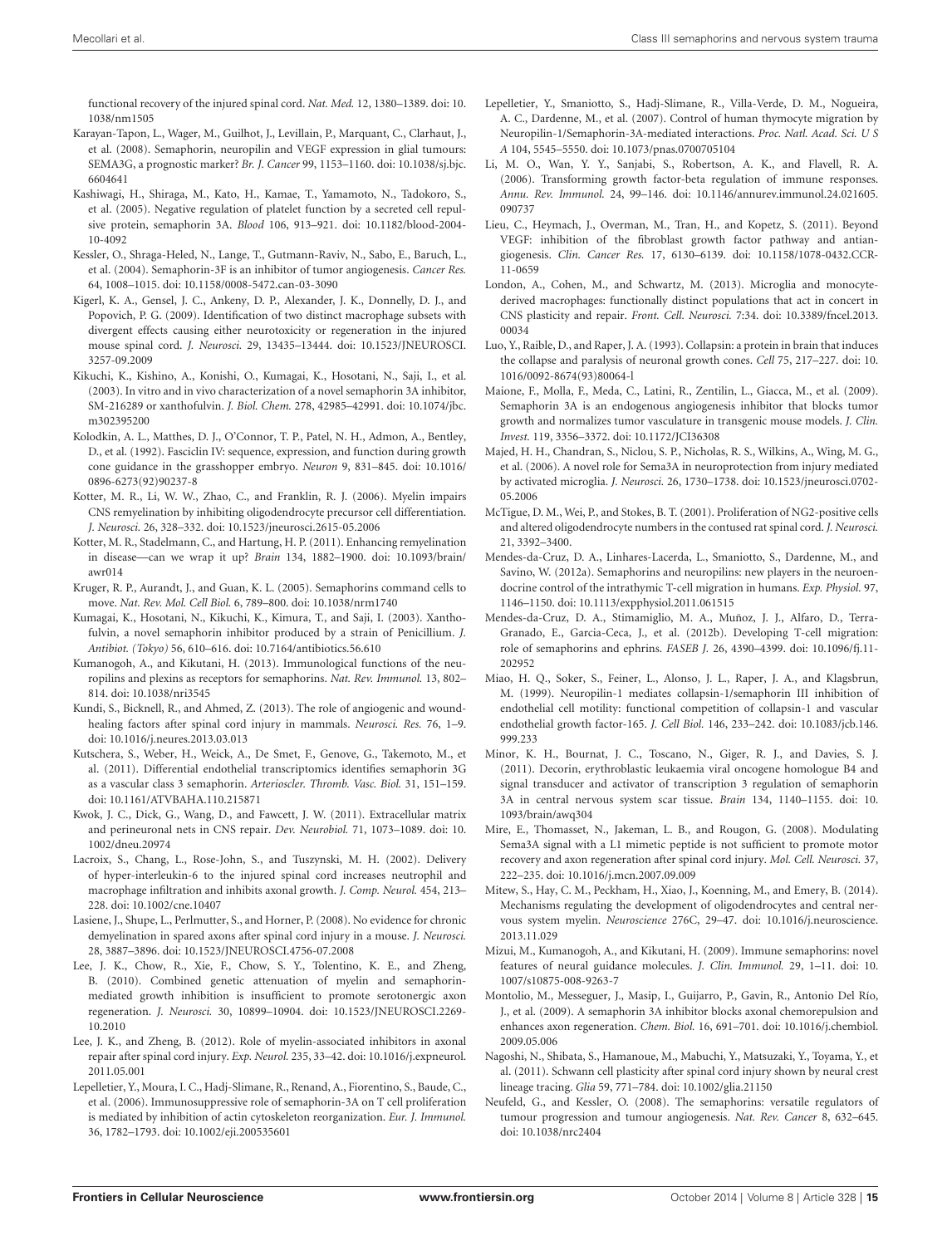- <span id="page-15-17"></span>Niclou, S. P., Ehlert, E. M., and Verhaagen, J. (2006). Chemorepellent axon guidance molecules in spinal cord injury. *J. Neurotrauma* 23, 409–421. doi: 10.1089/neu. 2006.23.409
- <span id="page-15-11"></span>Niclou, S. P., Franssen, E. H., Ehlert, E. M., Taniguchi, M., and Verhaagen, J. (2003). Meningeal cell-derived semaphorin 3A inhibits neurite outgrowth. *Mol. Cell. Neurosci.* 24, 902–912. doi: 10.1016/s1044-7431(03) 00243-4
- <span id="page-15-38"></span>Okada, A., Tominaga, M., Horiuchi, M., and Tomooka, Y. (2007). Plexin-A4 is expressed in oligodendrocyte precursor cells and acts as a mediator of semaphorin signals. *Biochem. Biophys. Res. Commun.* 352, 158–163. doi: 10. 1016/j.bbrc.2006.10.176
- <span id="page-15-20"></span>Olsson, A. K., Dimberg, A., Kreuger, J., and Claesson-Welsh, L. (2006). VEGF receptor signalling—in control of vascular function. *Nat. Rev. Mol. Cell Biol.* 7, 359–371. doi: 10.1038/nrm1911
- <span id="page-15-21"></span>Oudega, M. (2012). Molecular and cellular mechanisms underlying the role of blood vessels in spinal cord injury and repair. *Cell Tissue Res.* 349, 269–288. doi: 10.1007/s00441-012-1440-6
- <span id="page-15-3"></span>Parker, M. W., Hellman, L. M., Xu, P., Fried, M. G., and Vander Kooi, C. W. (2010). Furin processing of semaphorin 3F determines its anti-angiogenic activity by regulating direct binding and competition for neuropilin. *Biochemistry* 49, 4068–4075. doi: 10.1021/bi100327r
- <span id="page-15-4"></span>Parker, M. W., Linkugel, A. D., and Vander Kooi, C. W. (2013). Effect of C-terminal sequence on competitive semaphorin binding to neuropilin-1. *J. Mol. Biol.* 425, 4405–4414. doi: 10.1016/j.jmb.2013.07.017
- <span id="page-15-1"></span>Pasterkamp, R. J. (2012). Getting neural circuits into shape with semaphorins. *Nat. Rev. Neurosci.* 13, 605–618. doi: 10.1038/nrn3302
- <span id="page-15-10"></span>Pasterkamp, R. J., Giger, R. J., Ruitenberg, M. J., Holtmaat, A. J., De Wit, J., De Winter, F., et al. (1999). Expression of the gene encoding the chemorepellent semaphorin III is induced in the fibroblast component of neural scar tissue formed following injuries of adult but not neonatal CNS. *Mol. Cell. Neurosci.* 13, 143–166. doi: 10.1006/mcne.1999.0738
- <span id="page-15-15"></span>Pasterkamp, R. J., and Verhaagen, J. (2006). Semaphorins in axon regeneration: developmental guidance molecules gone wrong? *Philos. Trans. R. Soc. Lond. B Biol. Sci.* 361, 1499–1511. doi: 10.1098/rstb.2006.1892
- <span id="page-15-24"></span>Patel, C. B., Cohen, D. M., Ahobila-Vajjula, P., Sundberg, L. M., Chacko, T., and Narayana, P. A. (2009). Effect of VEGF treatment on the blood-spinal cord barrier permeability in experimental spinal cord injury: dynamic contrastenhanced magnetic resonance imaging. *J. Neurotrauma* 26, 1005–1016. doi: 10. 1089/neu.2008-0860
- <span id="page-15-13"></span>Pekcec, A., Yigitkanli, K., Jung, J. E., Pallast, S., Xing, C., Antipenko, A., et al. (2013). Following experimental stroke, the recovering brain is vulnerable to lipoxygenase-dependent semaphorin signaling. *FASEB J.* 27, 437–445. doi: 10. 1096/fj.12-206896
- <span id="page-15-30"></span>Pekny, M., Wilhelmsson, U., and Penka, M. (2014). The dual role of astrocyte activation and reactive gliosis. *Neurosci. Lett.* 565, 30–38. doi: 10.1016/j.neulet. 2013.12.071
- <span id="page-15-8"></span>Pellet-Many, C., Frankel, P., Evans, I. M., Herzog, B., Jünemann-Ramírez, M., and Zachary, I. C. (2011). Neuropilin-1 mediates PDGF stimulation of vascular smooth muscle cell migration and signalling via p130Cas. *Biochem. J.* 435, 609– 618. doi: 10.1042/BJ20100580
- <span id="page-15-12"></span>Piaton, G., Aigrot, M. S., Williams, A., Moyon, S., Tepavcevic, V., Moutkine, I., et al. (2011). Class 3 semaphorins influence oligodendrocyte precursor recruitment and remyelination in adult central nervous system. *Brain* 134, 1156–1167. doi: 10.1093/brain/awr022
- <span id="page-15-32"></span>Pineau, I., Sun, L., Bastien, D., and Lacroix, S. (2010). Astrocytes initiate inflammation in the injured mouse spinal cord by promoting the entry of neutrophils and inflammatory monocytes in an IL-1 receptor/MyD88 dependent fashion. *Brain Behav. Immun.* 24, 540–553. doi: 10.1016/j.bbi.2009. 11.007
- <span id="page-15-6"></span>Prahst, C., Héroult, M., Lanahan, A. A., Uziel, N., Kessler, O., Shraga-Heled, N., et al. (2008). Neuropilin-1-VEGFR-2 complexing requires the PDZ-binding domain of neuropilin-1. *J. Biol. Chem.* 283, 25110–25114. doi: 10.1074/jbc. C800137200
- <span id="page-15-35"></span>Prud'homme, G. J., and Glinka, Y. (2012). Neuropilins are multifunctional coreceptors involved in tumor initiation, growth, metastasis and immunity. *Oncotarget* 3, 921–939.
- <span id="page-15-23"></span>Pugh, C. W., and Ratcliffe, P. J. (2003). Regulation of angiogenesis by hypoxia: role of the HIF system. *Nat. Med.* 9, 677–684. doi: 10.1038/nm0603-677
- <span id="page-15-7"></span>Rizzolio, S., Rabinowicz, N., Rainero, E., Lanzetti, L., Serini, G., Norman, J., et al. (2012). Neuropilin-1-dependent regulation of EGF-receptor signaling. *Cancer Res.* 72, 5801–5811. doi: 10.1158/0008-5472.CAN-12-0995
- <span id="page-15-26"></span>Rolny, C., Capparuccia, L., Casazza, A., Mazzone, M., Vallario, A., Cignetti, A., et al. (2008). The tumor suppressor semaphorin 3B triggers a prometastatic program mediated by interleukin 8 and the tumor microenvironment. *J. Exp. Med.* 205, 1155–1171. doi: 10.1084/jem.20072509
- <span id="page-15-27"></span>Sabag, A. D., Bode, J., Fink, D., Kigel, B., Kugler, W., and Neufeld, G. (2012). Semaphorin-3D and semaphorin-3E inhibit the development of tumors from glioblastoma cells implanted in the cortex of the brain. *PLoS One* 7:e42912. doi: 10.1371/journal.pone.0042912
- <span id="page-15-16"></span>Sakurai, A., Doçi, C. L., and Gutkind, J. S. (2012). Semaphorin signaling in angiogenesis, lymphangiogenesis and cancer. *Cell Res.* 22, 23–32. doi: 10.1038/cr. 2011.198
- <span id="page-15-28"></span>Sakurai, A., Gavard, J., Annas-Linhares, Y., Basile, J. R., Amornphimoltham, P., Palmby, T. R., et al. (2010). Semaphorin 3E initiates antiangiogenic signaling through plexin D1 by regulating Arf6 and R-Ras. *Mol. Cell. Biol.* 30, 3086–3098. doi: 10.1128/MCB.01652-09
- <span id="page-15-31"></span>Sato, A., Ohtaki, H., Tsumuraya, T., Song, D., Ohara, K., Asano, M., et al. (2012). Interleukin-1 participates in the classical and alternative activation of microglia/macrophages after spinal cord injury. *J. Neuroinflammation* 9:65. doi: 10.1186/1742-2094-9-65
- <span id="page-15-36"></span>Schwab, M. E. (2004). Nogo and axon regeneration. *Curr. Opin. Neurobiol.* 14, 118– 124. doi: 10.1016/j.conb.2004.01.004
- <span id="page-15-0"></span>Semaphorin Nomenclature Committee S. N. (1999). Unified nomenclature for the semaphorins/collapsins. Semaphorin Nomenclature Committee. *Cell* 97, 551– 552. doi: 10.1016/s0092-8674(00)80766-7
- <span id="page-15-34"></span>Semple, J. W., Italiano, J. E., and Freedman, J. (2011). Platelets and the immune continuum. *Nat. Rev. Immunol.* 11, 264–274. doi: 10.1038/nri2956
- <span id="page-15-9"></span>Serini, G., Napionel, L., and Bussolino, F. (2008). Integrins team up with tyrosine kinase receptors and plexins to control angiogenesis. *Curr. Opin. Hematol.* 15, 235–242. doi: 10.1097/MOH.0b013e3282fa745b
- <span id="page-15-29"></span>Serini, G., Valdembri, D., Zanivan, S., Morterra, G., Burkhardt, C., Caccavari, F., et al. (2003). Class 3 semaphorins control vascular morphogenesis by inhibiting integrin function. *Nature* 424, 391–397. doi: 10.1038/nature 01784
- <span id="page-15-2"></span>Sharma, A., Verhaagen, J., and Harvey, A. R. (2012). Receptor complexes for each of the Class 3 Semaphorins. *Front. Cell. Neurosci.* 6:28. doi: 10.3389/fncel.2012. 00028
- <span id="page-15-33"></span>Shechter, R., Miller, O., Yovel, G., Rosenzweig, N., London, A., Ruckh, J., et al. (2013). Recruitment of beneficial M2 macrophages to injured spinal cord is orchestrated by remote brain choroid plexus. *Immunity* 38, 555–569. doi: 10. 1016/j.immuni.2013.02.012
- <span id="page-15-25"></span>Shimizu, A., Mammoto, A., Italiano, J. E., Pravda, E., Dudley, A. C., Ingber, D. E., et al. (2008). ABL2/ARG tyrosine kinase mediates SEMA3F-induced RhoA inactivation and cytoskeleton collapse in human glioma cells. *J. Biol. Chem.* 283, 27230–27238. doi: 10.1074/jbc.M8045 20200
- <span id="page-15-19"></span>Shirvan, A., Kimron, M., Holdengreber, V., Ziv, I., Ben-Shaul, Y., Melamed, S., et al. (2002). Anti-semaphorin 3A antibodies rescue retinal ganglion cells from cell death following optic nerve axotomy. *J. Biol. Chem.* 277, 49799–49807. doi: 10. 1074/jbc.m204793200
- <span id="page-15-14"></span>Silver, J., and Miller, J. H. (2004). Regeneration beyond the glial scar. *Nat. Rev. Neurosci.* 5, 146–156. doi: 10.1038/nrn1326
- <span id="page-15-22"></span>Sköld, M., Cullheim, S., Hammarberg, H., Piehl, F., Suneson, A., Lake, S., et al. (2000). Induction of VEGF and VEGF receptors in the spinal cord after mechanical spinal injury and prostaglandin administration. *Eur. J. Neurosci.* 12, 3675–3686. doi: 10.1046/j.1460-9568.2000.00263.x
- <span id="page-15-37"></span>Smith, P. M., and Jeffery, N. D. (2006). Histological and ultrastructural analysis of white matter damage after naturally-occurring spinal cord injury. *Brain Pathol.* 16, 99–109. doi: 10.1111/j.1750-3639.2006.00001.x
- <span id="page-15-5"></span>Soker, S., Takashima, S., Miao, H. Q., Neufeld, G., and Klagsbrun, M. (1998). Neuropilin-1 is expressed by endothelial and tumor cells as an isoform-specific receptor for vascular endothelial growth factor. *Cell* 92, 735–745. doi: 10. 1016/s0092-8674(00)81402-6
- <span id="page-15-18"></span>Soleman, S., Yip, P. K., Duricki, D. A., and Moon, L. D. (2012). Delayed treatment with chondroitinase ABC promotes sensorimotor recovery and plasticity after stroke in aged rats. *Brain* 135, 1210–1223. doi: 10.1093/brain/aws027